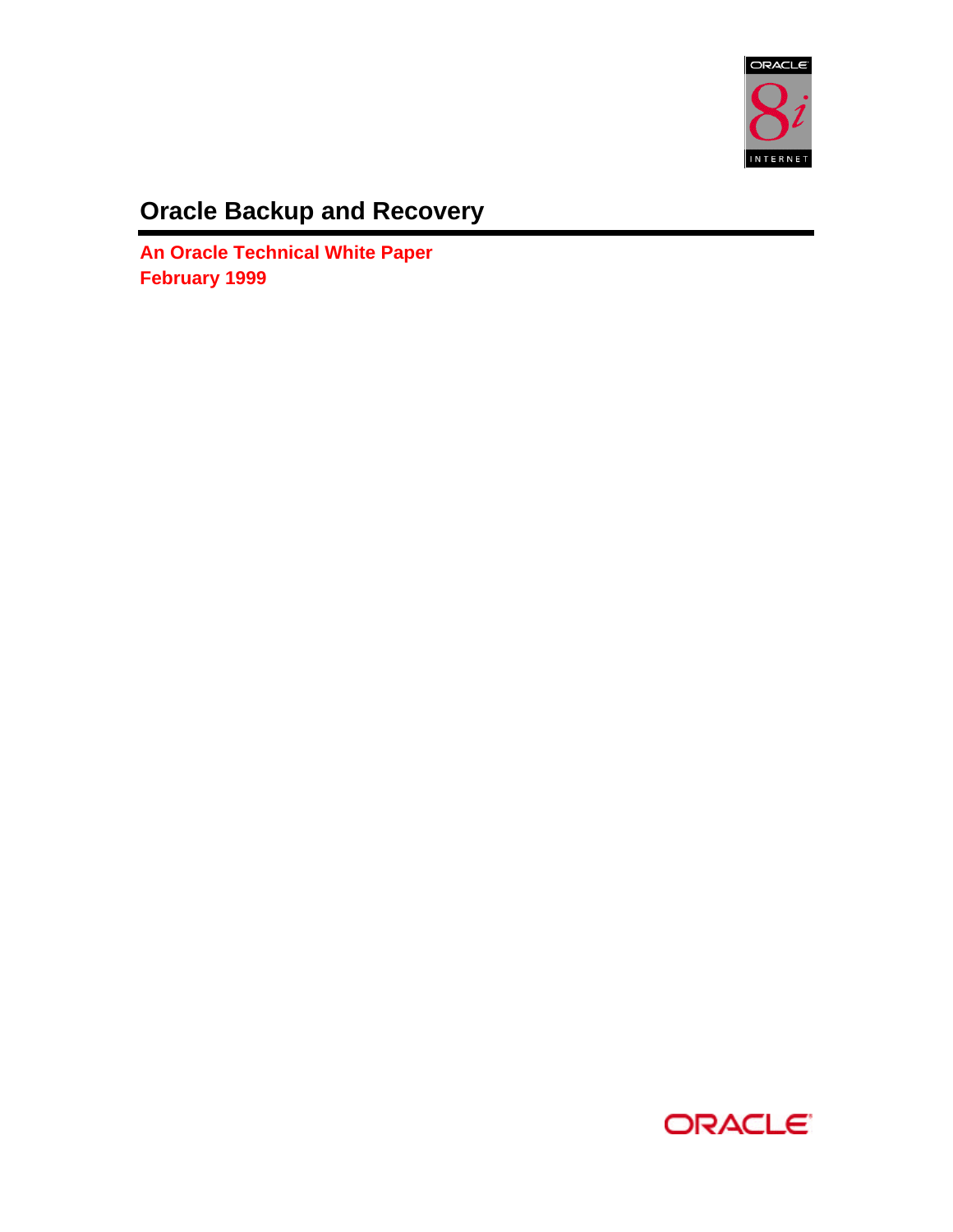#### **INTRODUCTION**

Backup and recovery is one of the most important aspects of database administration. If a database crashed and there was no way to recover it, the devastating results to a business could include lost data, lost revenue and customer dissatisfaction. Whether companies operate a single database or multiple databases storing hundreds of gigabytes or even terabytes of data, they share one common factor — the need to back up important data and protect themselves from disaster by developing a recovery plan.

# **ORACLE8***i* **SERVER MANAGED RECOVERY PROTECTS DATA**

Recovery Manager, a component introduced with Oracle8™, provides a tightly integrated method for creating, managing, restoring and recovering Oracle8 database backups. Other options to Recovery Manager also exist, such as Operating System backups, Export utility, or Oracle® Enterprise Manager backups to protect critical data.

This paper provides a thorough overview of concepts and processes relating to Oracle Backup and Recovery, including a comparison of basic backup and recovery strategies. The overview is followed by an in-depth discussion of the extensive new backup and recovery functionality contained in Oracle8*i*. With new enhancements like multiplexed backup sets, multiplexed archive logs, automatic catalog maintenance, recovery catalog cross check and many other commands and features, Oracle8*i* continues the Oracle tradition of providing the most comprehensive backup and recovery functionality of any database on the market.

### **BASICS OF BACKUP AND RECOVERY**

A backup is a representative copy of data. This copy can include important parts of a database such as the control file, redo logs, and datafiles. A backup protects data from application error and acts as a safeguard against unexpected data loss, by providing a way to restore original data.

Backups are divided into physical backups and logical backups. Physical backups are copies of physical database files. The phrase "backup and recovery" usually refers to the transfer of copied files from one location to another, along with the various operations performed on these files. In contrast,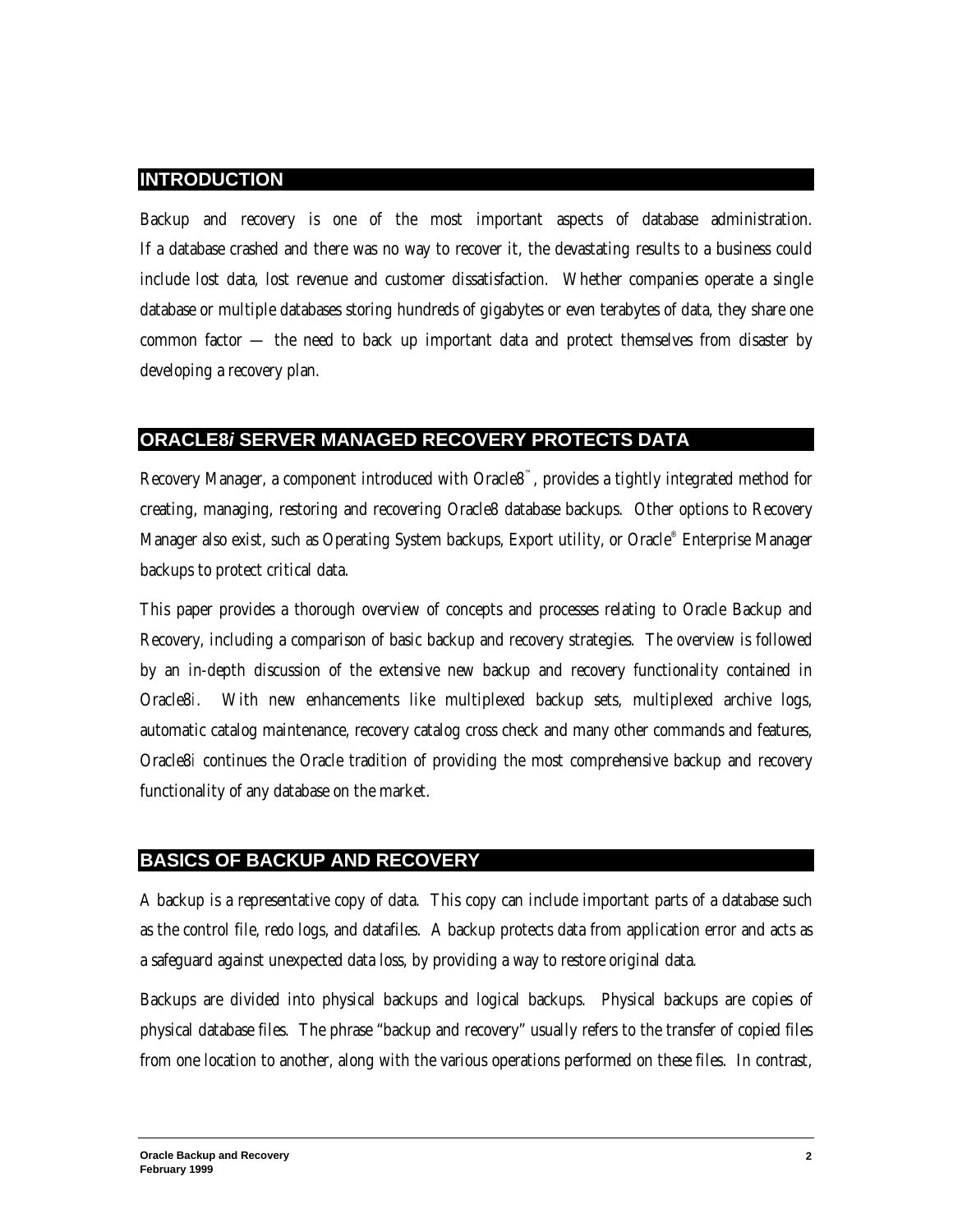logical backups contain data that is exported using SQL commands and stored in a binary file. Logical backups are used to supplement physical backups.

Restoring a physical backup means reconstructing it and making it available to the Oracle server. To recover a restored backup, data is updated using redo records from the transaction log. The transaction log records changes made to the database after the backup was taken. Oracle performs crash recovery and instance recovery automatically after an instance failure. In the case of media failure, a database administrator (DBA) must initiate a recovery operation.

Recovering a backup involves two distinct operations: rolling the backup forward to a more recent time by applying redo data, and rolling back all changes made in uncommitted transactions to their original state.

In general, recovery refers to the various operations involved in restoring, rolling forward, and rolling back a backup. Backup and recovery refers to the various strategies and operations involved in protecting the database against data loss and reconstructing the database should loss occur.

#### **HOW ORACLE KEEPS RECORDS OF DATABASE TRANSACTIONS**

Every time a change in the database occurs, Oracle generates a record of the change in the redo log buffer in memory. Oracle records both committed and uncommitted changes in redo log buffers. Oracle constantly writes the redo log buffers to the online redo log, which is on disk. Depending on whether Oracle runs in ARCHIVELOG or NOARCHIVELOG mode, the system can then archive this redo information by copying the online redo log to other locations on disk. Archived redo logs are crucial for recovery since they constitute a record of changes to the database.

#### **BACKUP AND RECOVERY OPERATIONS**

A backup is a snapshot of a datafile, tablespace, or database at a certain time. If periodic backups of the database have been made and data is lost, users can apply the stored redo information to their latest backup to make the database current again.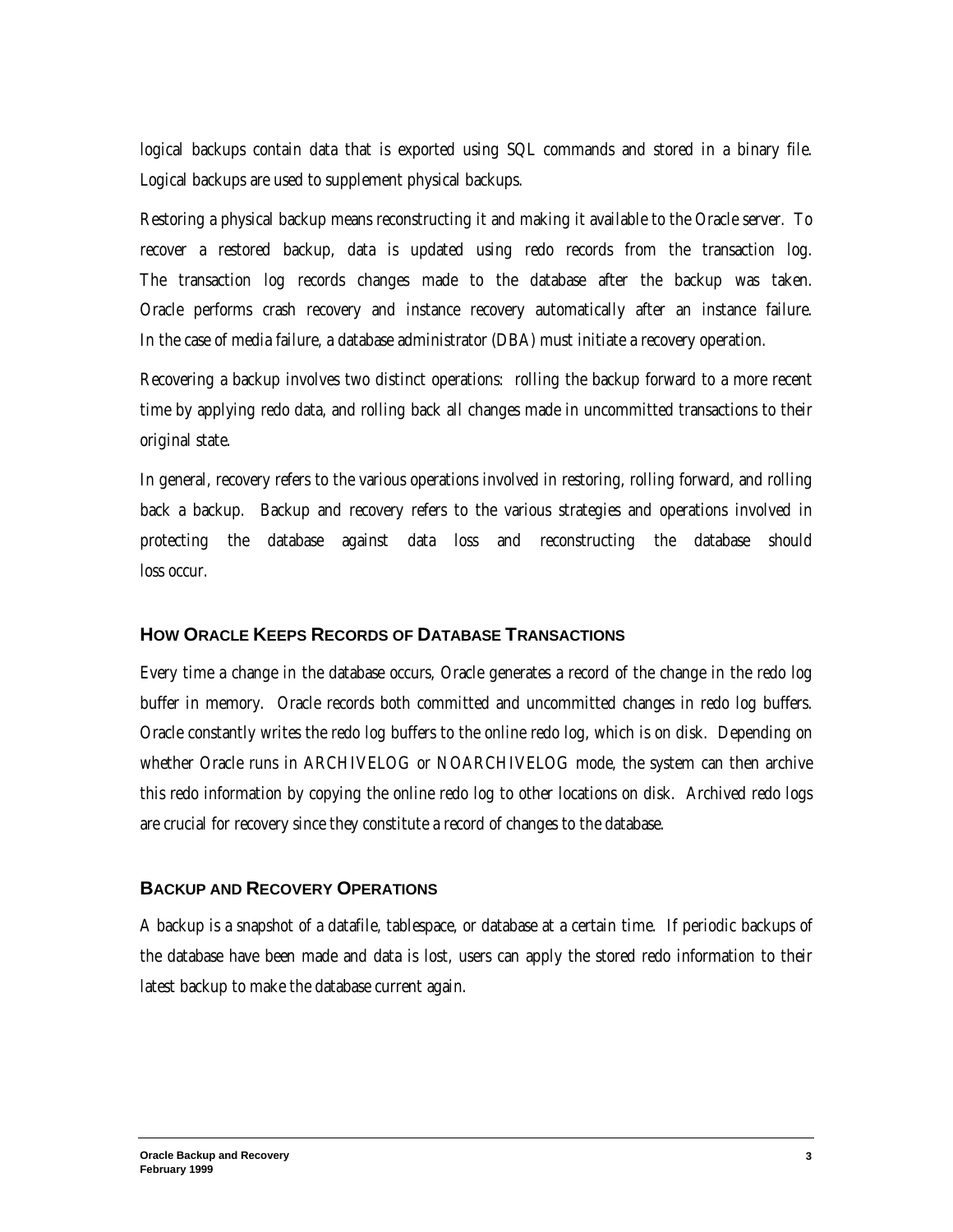Oracle enables users to restore an older backup and apply only some redo data, thereby recovering the database to an earlier point in time. This type of recovery is called incomplete media recovery. If the backup was consistent, then users are not required to apply any redo data, at all.

A simple example of media recovery illustrates the concept. Suppose a user makes a backup of the database at noon. Starting at noon, one change to the database is made every minute. At 1 p.m. one of the disk drives fails, causing the loss of all data on that disk. Fortunately, Oracle records all changes in the redo log. The user can then restore the noon backup onto a functional disk drive and use redo data to recover the database to 1 p.m., reconstructing the lost changes.

#### **ELEMENTS OF A BACKUP AND RECOVERY STRATEGY**

Although backup and recovery operations can be intricate and vary from one business to another, the basic principles follow these four simple steps:

- 1. Multiplex the online redo logs
- 2. Run the database in ARCHIVELOG mode and archive redo logs to multiple locations
- 3. Maintain multiple concurrent copies of the control file
- 4. Take frequent backups of physical datafiles and store them in a safe place, making multiple copies if possible

As long as users have backups of the database and archive redo logs in safe storage, the original database can be recreated, even if a fire destroyed the server hardware.

# **KEY DATA STRUCTURES FOR BACKUP AND RECOVERY**

Before users begin to think seriously about backup and recovery strategy, the physical data structures relevant for backup and recovery operations must be identified. This section discusses the following physical data structures:

- **Datafiles**
- Control Files
- Rollback Segments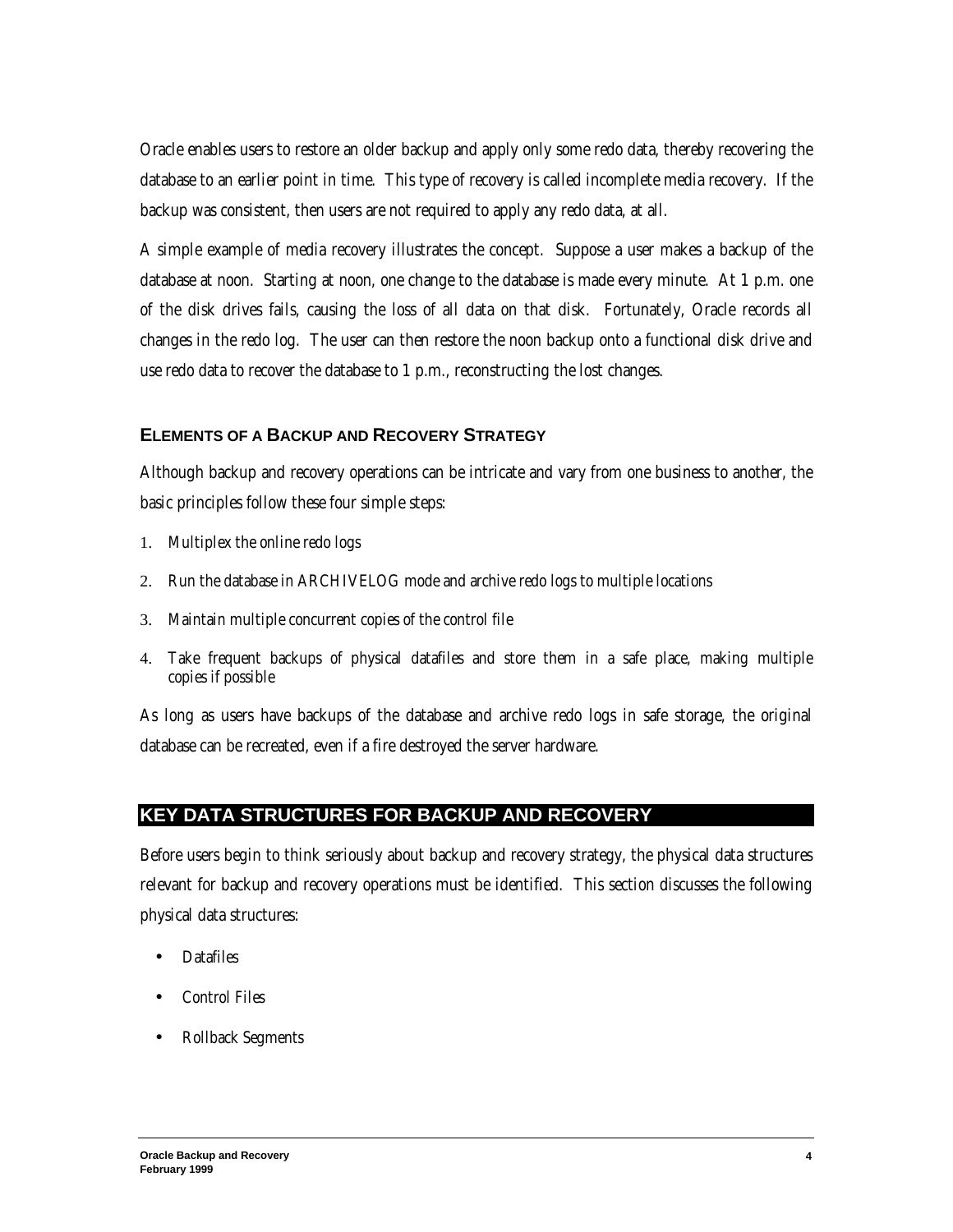- Online Redo Log Files
- Archived Redo Log Files

### **DATAFILES**

Every Oracle database has one or more physical datafiles that belong to logical structures called tablespaces. The datafile is divided into smaller units called data blocks. The data of logical database structures, such as tables and indexes, is physically located in the blocks of the datafiles allocated for a database. Datafiles hold the following characteristics:

- A datafile can be associated with only one database.
- User-defined characteristics allow datafiles to automatically extend when the database runs out of space.
- One or more physical datafiles form a logical database storage unit called a tablespace.

The first block of every datafile is the header. The header includes important information such as file size, block size, tablespace, and creation timestamp. Whenever the database is opened, Oracle checks to see that the datafile header information matches the information stored in the control file. If it does not, then recovery is necessary.

Oracle reads the data in a datafile during normal operation and stores it in the buffer cache. For example, assume that a user wants to access some data in a table. If the requested information is not already in the buffer cache, Oracle reads it from the appropriate datafiles and stores it in memory.

The background process DBWR, known as Database Writer or DB Writer, is in charge of writing buffers to disk. A gap always exists between the time when Oracle changes a block in the buffer cache and the time when DBWR writes it to disk. The more data that accumulates in memory without being written to disk, the longer the recovery time, since a crash or media failure will force Oracle to apply redo data to recover those changes.

# **CONTROL FILES**

Every Oracle database has a control file containing the operating system filenames of all other files that constitute the database. This important file also contains consistency information that is used during recovery, such as the: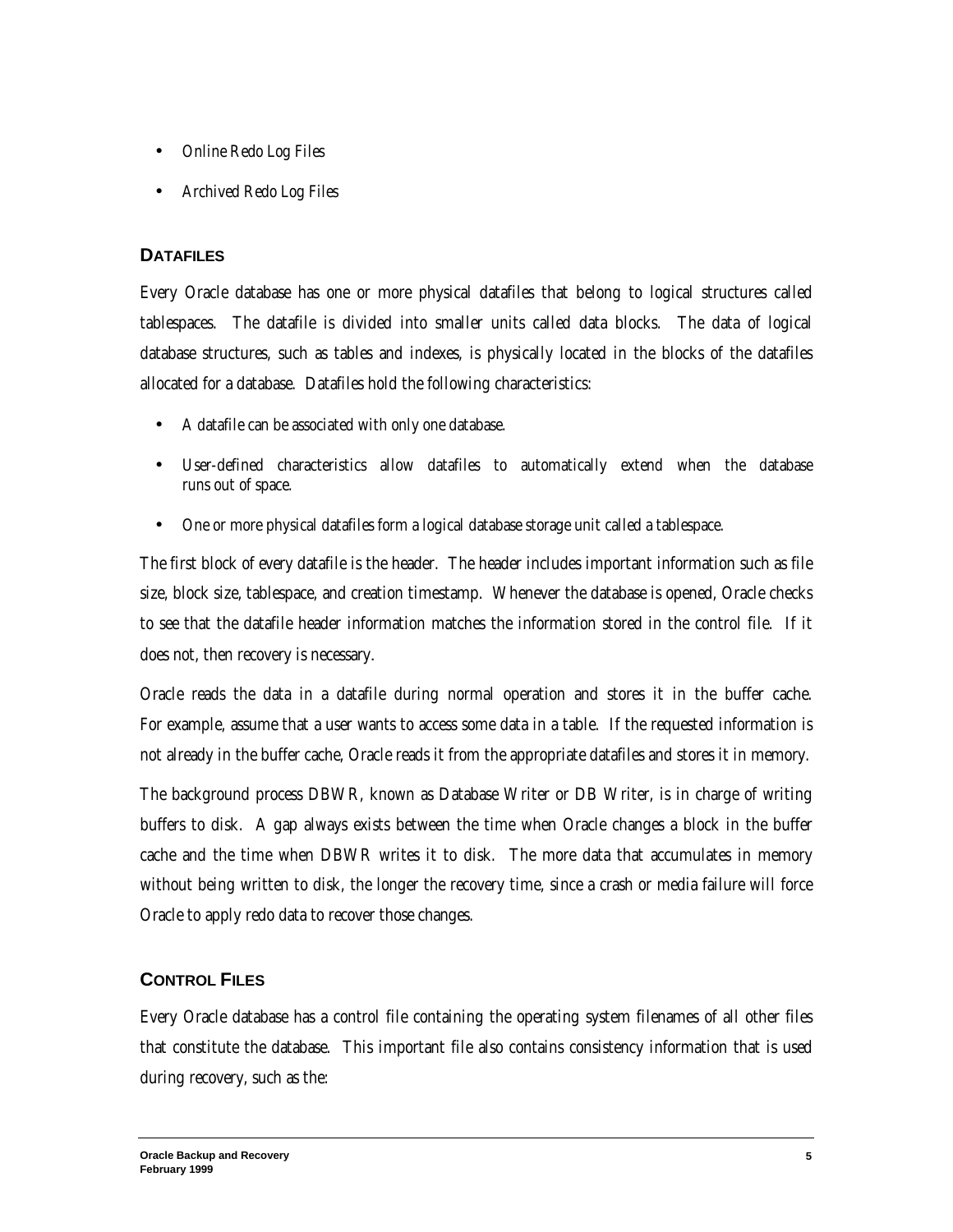- Database name
- Timestamp of database creation
- Names of the database's datafiles and online and archived redo log files
- Checkpoint, a record indicating the point in the redo log where all database changes prior to this point have been saved in the datafiles
- Information on backed up files (when using the Recovery Manager utility)

Users can multiplex the control file, allowing Oracle to write multiple copies of the control file to protect it against disaster. If the operating system supports disk mirroring, the control file can also be mirrored, allowing the O/S to write a copy of the control file to multiple disks.

Every time a user mounts an Oracle database, its control file is used to identify the datafiles and online redo log files that must be opened for database operation. If the physical makeup of the database changes, a new datafile or redo log file is created. Oracle then modifies the database's control file to reflect the change.

The control file should be backed up whenever the structure of the database changes. Structural changes can include adding, dropping, or altering datafiles or tablespaces and adding or dropping online redo logs.

### **ROLLBACK SEGMENTS**

Every database contains one or more rollback segments, the logical structures contained in datafiles. Whenever a transaction modifies a data block, a rollback segment records the state of the information before it changed.

Oracle uses rollback segments for a variety of operations. In general, the rollback segments of a database store the old values of data changed by uncommitted transactions. Oracle can use the information in a rollback segment during database recovery to undo any uncommitted changes applied from the redo log to the datafiles, putting the data into a consistent state.

For example, a user changes a row value in a table from 5 to 7. The redo log keeps a record of this change, while the rollback segment stores the old value. Before the user can commit the transaction, the power goes out. After power is restored, the database performs a crash recovery operation: it uses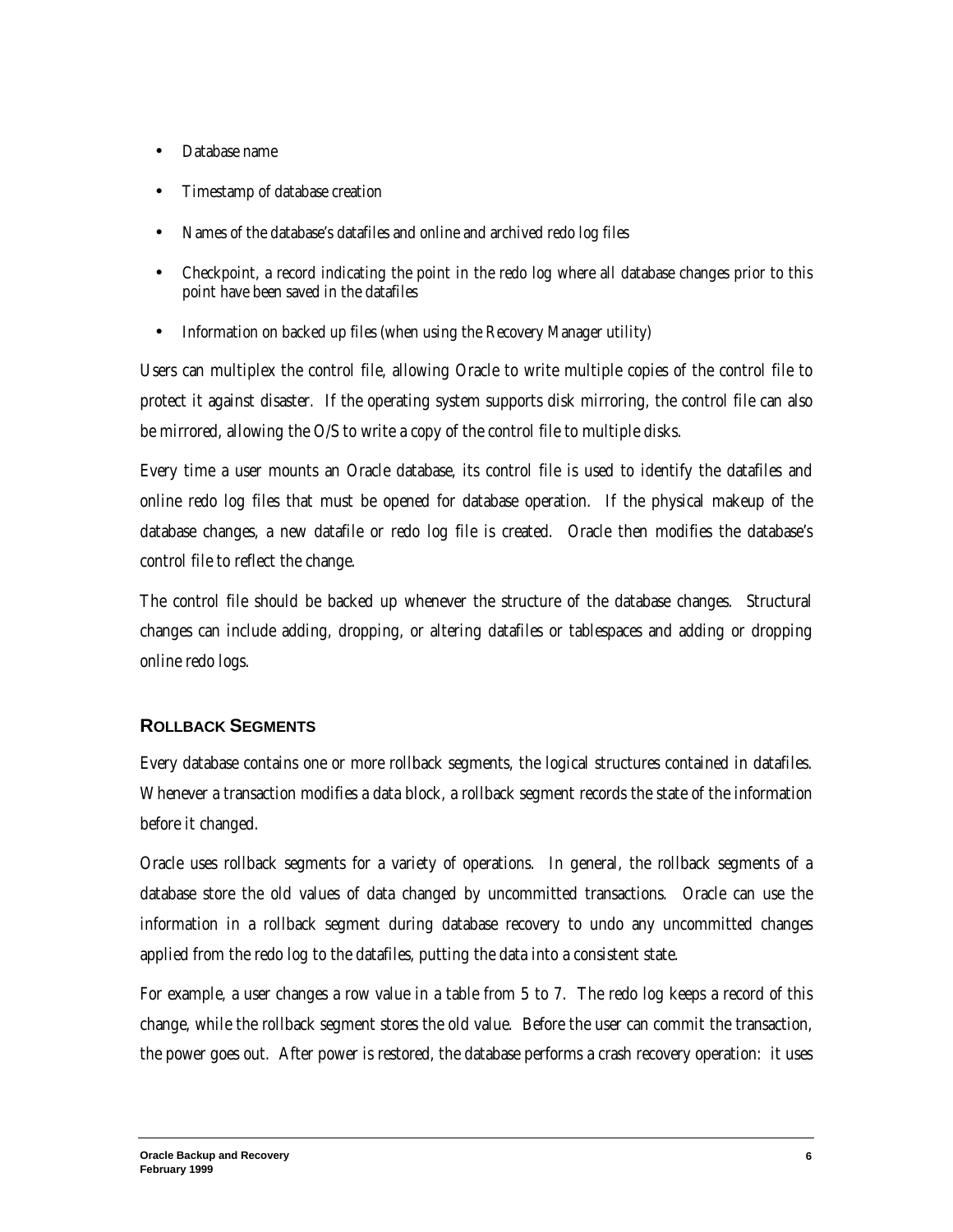the redo log to roll forward the value from 5 to 7, then uses the rollback segment to undo the uncommitted change from 7 to 5.

# **ONLINE REDO LOG FILES**

Redo logs are absolutely crucial for recovery. For example, imagine that a power outage prevents Oracle from permanently writing modified data to the datafiles. In this situation, an old version of the data in the datafiles can be combined with the recent changes recorded in the online redo log to reconstruct what was lost.

Every Oracle database contains a set of two or more online redo log files. Oracle assigns every redo log file a log sequence number to uniquely identify it. The set of redo log files for a database is collectively known as the database's redo log. Oracle uses the redo log to record all changes made to the database.

Oracle records every change in a redo record, an entry in the redo buffer describing what has changed. For example, assume a user updates a column value in a payroll table from 5 to 7. Oracle records the old value in a rollback segment and the new value in a redo record. Since the redo log stores every change to the database, the redo record for this transaction actually contains three parts:

- The change to the transaction table of the rollback segment
- The change to the rollback segment data block
- The change to the payroll table data block

If the user then commits the update to the payroll table — to make permanent the changes executed by SQL statements — Oracle generates another redo record. In this way, the system maintains a careful watch over everything that occurs in the database.

### **Circular Use of Redo Log Files**

Log Writer (LGWR) writes redo log entries to disk. Redo log data is generated in the redo log buffer of the system global area. As transactions commit and the log buffer fills, LGWR writes redo log entries into an online redo log file. LGWR writes to online redo log files in a circular fashion: when it fills the current online redo log file, called the active file, LGWR writes to the next available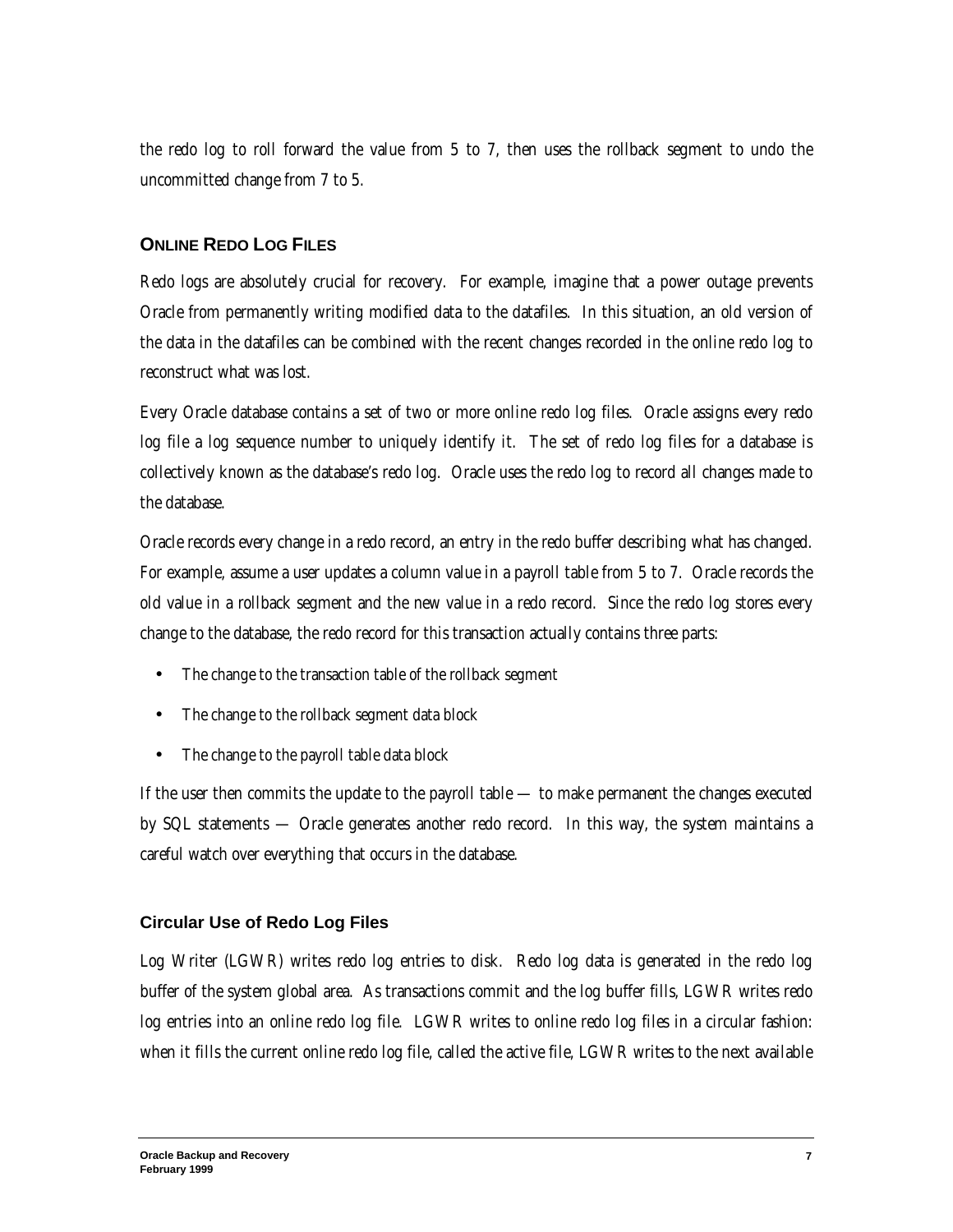inactive redo log file. LGWR cycles through the online redo log files in the database, writing over old redo data. Filled redo log files are available for reuse depending on whether archiving is enabled:

- If archiving is disabled, a filled online redo log is available once the changes recorded in the log have been saved to the datafiles.
- If archiving is enabled, a filled online redo log is available once the changes have been saved to the datafiles and the file has been archived.

#### **System Change Number (SCN)**

The SCN is an ever-increasing value that uniquely identifies a committed version of the database. Every time a user commits a transaction, Oracle assigns it a new SCN. The SCN then becomes a type of ID stamp for purposes of recovery. Oracle uses SCNs in control files, datafile headers, and redo records. Every redo log file has both a log sequence number and low and high SCN. The low SCN records the lowest SCN recorded in the log file, while the high SCN records the highest SCN in the log file. SCNs are important in situations when the user must specify the exact point to which the database must recover.

### **ARCHIVED REDO LOG FILES**

Archived log files are redo logs that Oracle has filled with redo entries, rendered inactive, and copied to one or more log archive destinations. Oracle can be run in either of two modes:

- ARCHIVELOG Oracle archives the filled online redo log files before reusing them in the cycle.
- NOARCHIVELOG Oracle does not archive the filled online redo log files before reusing them in the cycle.

Running the database in ARCHIVELOG mode has the following benefits:

- − The database can be completely recovered from both instance and media failure.
- − The user can perform online backups, i.e., back up tablespaces while the database is open and available for use.
- − Archived redo logs can be transmitted and applied to a standby database, which is an exact replica of the primary database.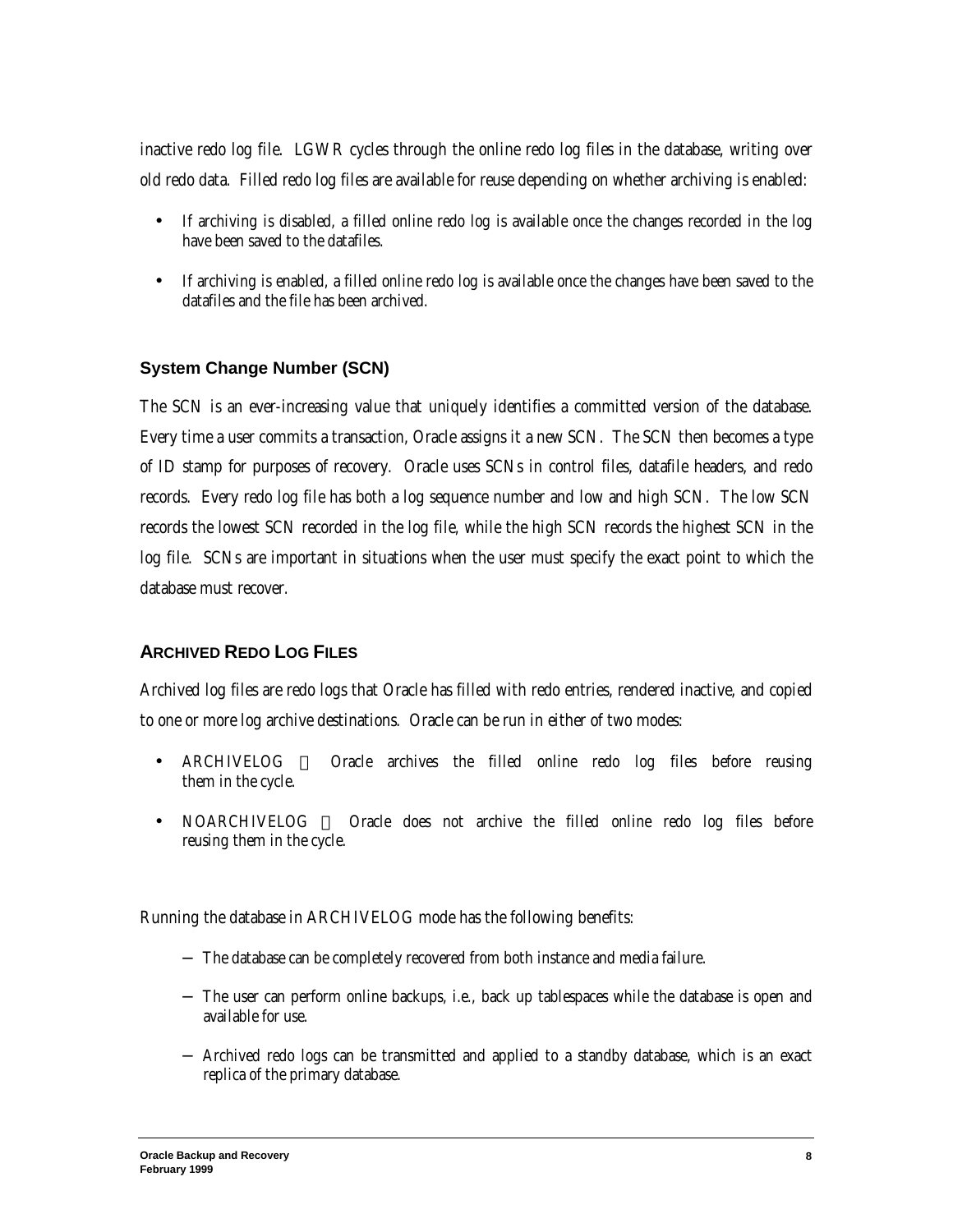- − Oracle8*i* supports multiplexed archive logs to avoid any possible single point of failure on the archive logs.
- − The user has more recovery options, such as the ability to perform tablespace-point-in-time recovery (TSPITR).
- − Additional administrative operations can be performed to store and keep track of the archived redo logs.
- − Extra disk space is required to store the archived logs.

Running the database in NOARCHIVELOG mode has the following consequences:

- − The user can only back up the database while it is completely closed after a clean shutdown.
- − Typically, the only media recovery option is to restore the whole database, which causes the loss of all transactions issued since the last backup.

# **UNDERSTANDING BASIC BACKUP STRATEGY**

A backup strategy provides a safeguard against data loss. Answering the following questions can help database administrators develop a strong backup strategy:

- What types of backup failure can occur?
- What information should be backed up?
- Which backup method should be used?
- Should backups be made online or offline?
- How often should backups be made?
- How can dangerous backup techniques be avoided?
- Should a standby database be created?

# **WHAT TYPES OF BACKUP FAILURE CAN OCCUR?**

Data loss can occur for various reasons. Here are some of the most common types of failures that can lead to data loss: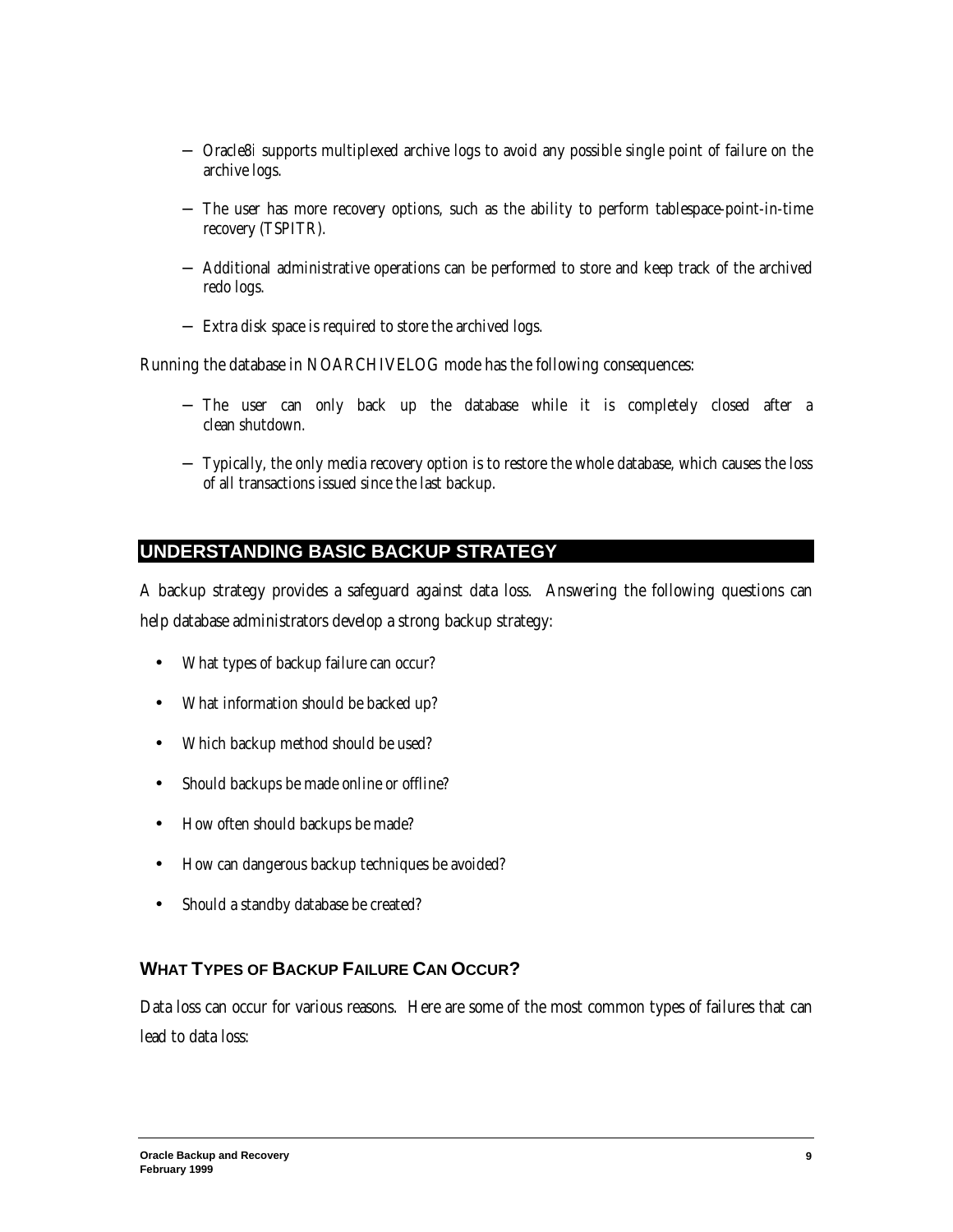A *statement failure* is a logical failure in the handling statement in an Oracle program. For example, a user issues a statement that is not a valid SQL construction. When statement failure occurs, Oracle automatically undoes any effects of the statement and returns control to the user.

A *process failure* is a failure in a user process accessing Oracle, i.e., an abnormal disconnection or process termination. The failed user process cannot continue work, although Oracle and other user processes can. If the user process fails while modifying the database, Oracle background processes undo the effects of uncommitted transactions.

An *instance failure* is a problem that prevents an Oracle instance, i.e., the SGA and background processes, from continuing to function. Instance failure can result from a hardware problem such as a power outage, or a software problem such as an operating system crash. When an instance fails, Oracle does not write the data in the buffers of the SGA to the datafiles.

A *user or application error* is a user mistake that results in the loss of data. For example, a user can accidentally delete data from a payroll table. Such user errors can require the database to be recovered to a point in time before the error occurred. To allow recovery from user error and accommodate other unique recovery requirements, Oracle provides for point-in-time recovery (PITR). PITR allows the database to be recovered to the instant in time before the data was deleted.

A *media failure* is a physical problem that arises when Oracle tries to write or read a file that is required to operate the database. A common example is a disk head crash that causes the loss of all data on a disk drive. Disk failure can affect a variety of files, including datafiles, redo log files, and control files. Because the database instance cannot continue to function properly, it cannot write the data in the database buffers of the SGA to the datafiles.

#### **WHAT INFORMATION SHOULD BE BACKED UP?**

A database contains a wide variety of types of data. When developing backup strategy, DBAs must decide what information they want to copy. The basic backup types include:

- Whole Database
- Tablespace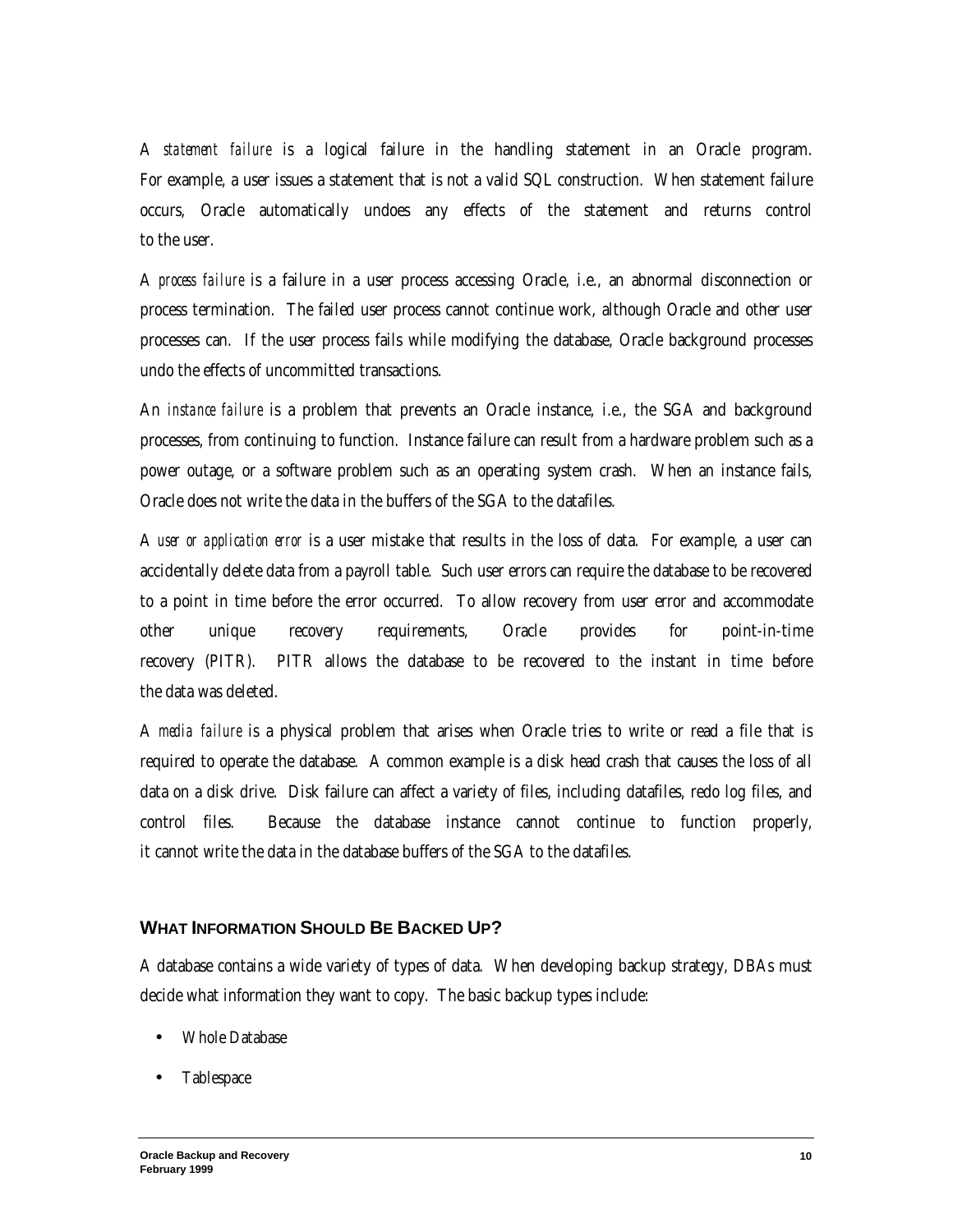- Datafile
- Control File
- Archived Redo Log
- Parameter File
- Password File

In deciding what to back up, the basic principle is to prioritize data depending on its importance and the degree to which it changes. Archive logs do not change, for example, but they are crucial for recovering the database, so multiple copies should be maintained, if possible. Expense account tables, however, are constantly updated by users. Therefore, this tablespace should be backed up frequently to prevent having to apply as much redo data during recovery.

Backups can be combined in a variety of ways. For example, a DBA can decide to take weekly whole database backups, to ensure a relatively current copy of original database information, but take daily backups of the most accessed tablespaces. The DBA can also multiplex the all important control file and archived redo log as an additional safeguard.

### **Whole Database Backup**

The most common type of backup, a whole database backup contains the control file along with all database files that belong to a database. If operating in ARCHIVELOG mode, the DBA also has the option of backing up different parts of the database over a period of time, thereby constructing a whole database backup piece by piece.

### **Consistent Whole Database Backup**

In this backup, all datafiles and control files are consistent to the same point in time — consistent with respect to the same SCN, for example. The only tablespaces in a consistent backup that are allowed to have older SCNs are read-only and offline-normal tablespaces, which are consistent with the other datafiles in the backup. This type of backup allows the user to open the set of files created by the backup without applying redo logs, since the data is already consistent.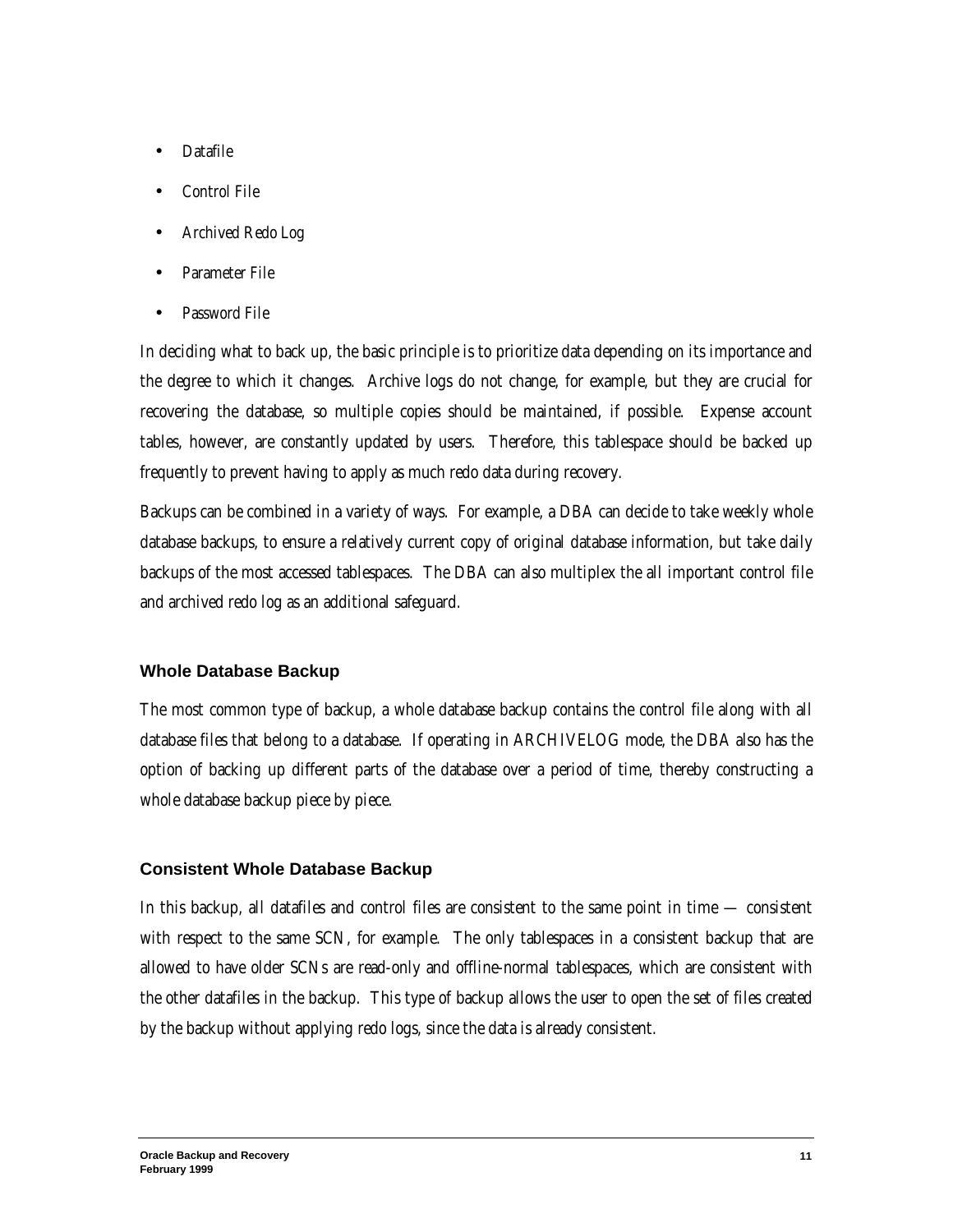The only way to perform this type of backup is to shut down the database cleanly and make the backup while the database is closed. A consistent whole database backup is the only valid backup option for databases running in NOARCHIVELOG mode.

#### **Inconsistent Whole Database**

An inconsistent whole database backup can be used if 24x7 access to the database is a requirement. Also called an online backup, this backup is inconsistent because portions of the database are being modified and written to disk while the backup is progressing. The database must be run in ARCHIVELOG mode to make open backups.

#### **Inconsistent Closed Backups**

An inconsistent closed backup can be done after a system crash failure or SHUTDOWN ABORT. This type of backup is valid if the database is running in ARCHIVELOG mode, since all logs are available to make the backup consistent. Oracle does not recommend taking inconsistent closed backups.

#### **Tablespace Backups**

A tablespace backup is a backup of a subset of the database. Tablespace backups are only valid if the database is operating in ARCHIVELOG mode. The only time a tablespace backup is valid for a database running in NOARCHIVELOG mode is when that tablespace is read-only or offline-normal.

#### **Datafile Backups**

A datafile backup is a backup of a single datafile. Datafile backups, which are not as common as tablespace backups, are only valid if the database is run in ARCHIVELOG mode. The only time a datafile backup is valid for a database running in NOARCHIVELOG mode is if that datafile is the only file in a tablespace. For example, the backup is a tablespace backup, but the tablespace only contains one file and is read-only or offline-normal.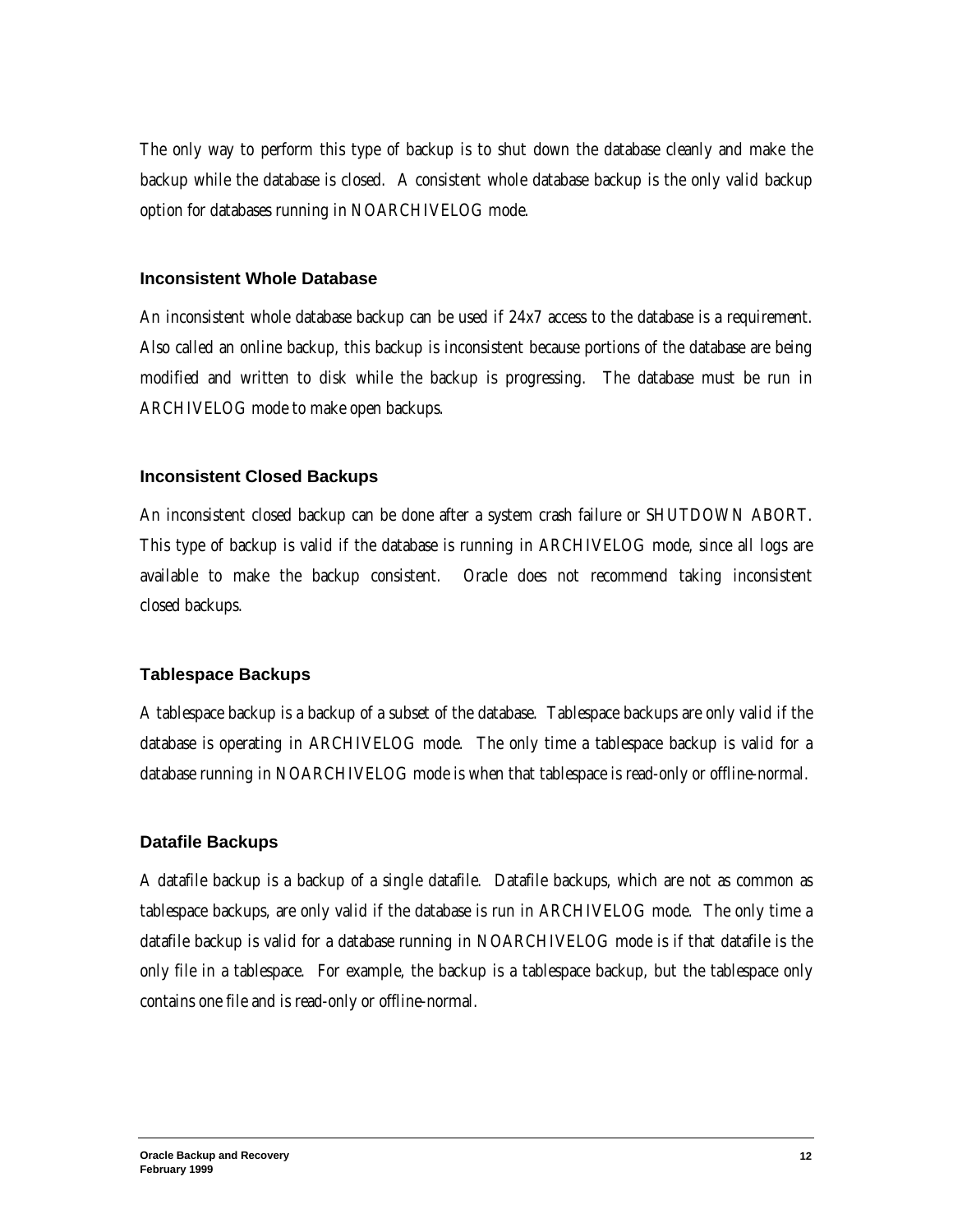### **Control File Backups**

A control file backup is a backup of a database's control file. If a database is open, the user can issue the following SQL statement:

ALTER DATABASE BACKUP CONTROLFILE to 'location';

Recovery Manager can also be used to back up the control file. If the user is going to make an O/S backup of the control file, the database must be shut down first.

# **WHICH BACKUP METHOD SHOULD BE USED?**

Oracle gives users a choice of several basic methods for making backups. The methods include:

- *Recovery Manager (RMAN)* A component that establishes a connection with a server process and automates the movement of data for backup and recovery operations.
- *Operating System (O/S)* The database is backed up manually by executing commands specific to the user's *operating system*.
- *Oracle Export Utility* The utility makes logical backups by writing data from an Oracle database to operating system files in a proprietary format. This data can later be imported into a database.
- *Oracle<sup>®</sup> Enterprise Manager* A GUI interface that invokes Recovery Manager.

# **Making Recovery Manager Backups and Copies**

Recovery Manager is a powerful and versatile program that allows users to make a backup or copy of their data. When the user specifies files or archived logs using the Recovery Manager backup command, Recovery Manager creates a backup set as output. A backup set is a file or files in a Recovery Manager-specific format that requires the use of the Recovery Manager *restore* command for recovery operations. In contrast, when the *copy* command is used to create an image copy of a file, it is in an instance-usable format — the user does not need to invoke Recovery Manager to restore or recover it.

When a Recovery Manager command is issued, such as *backup* or *copy*, Recovery Manager establishes a connection to an Oracle server process. The server process then backs up the specified datafile, control file, or archived log from the target database. Recovery Manager obtains the information it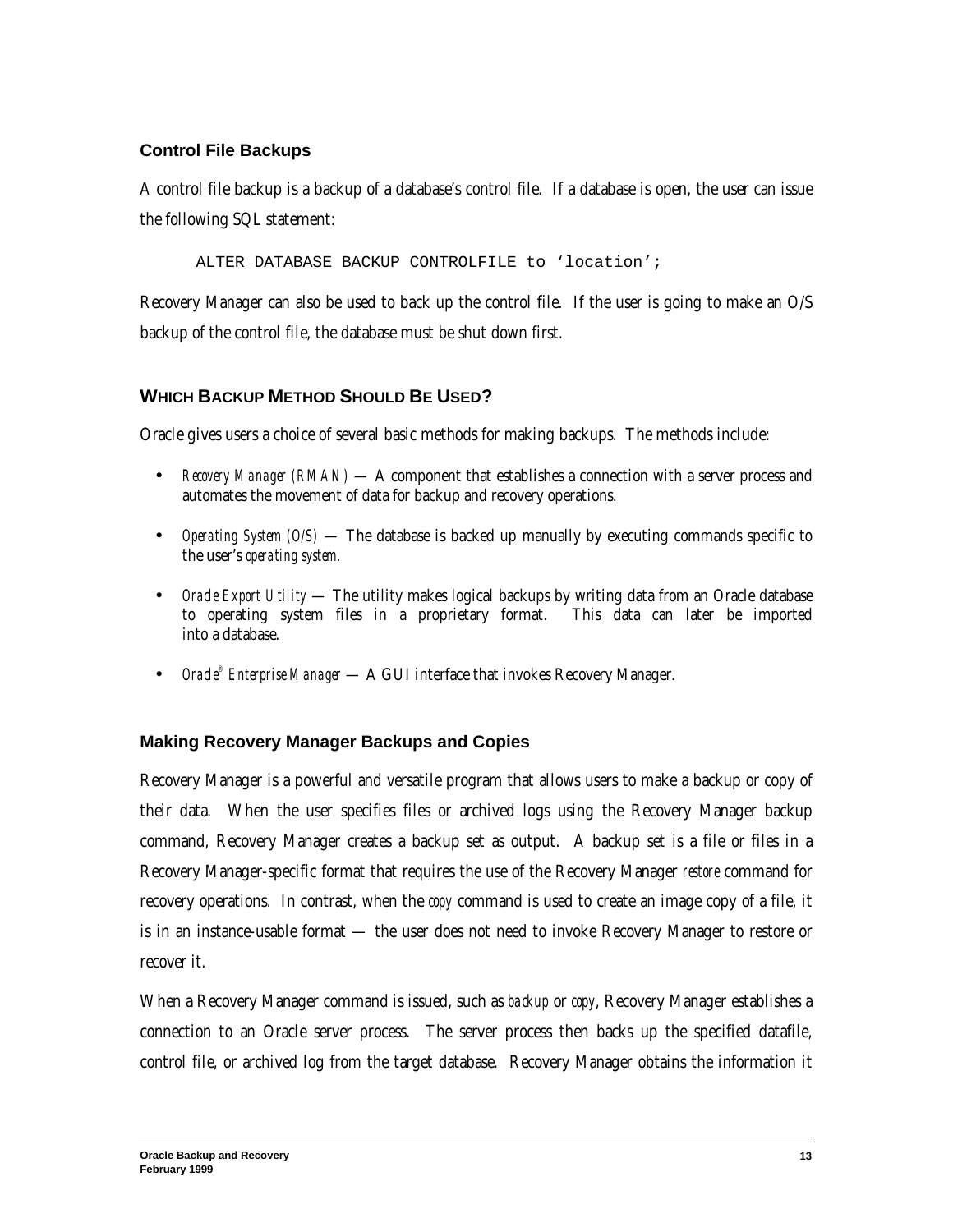needs from either the control file or the optional recovery catalog. The recovery catalog is a central repository containing a variety of information useful for backup and recovery.

Recovery Manager automatically establishes the names and locations of all the files needed to back up. Recovery Manager also supports incremental backups — backups of only those blocks that have changed since a previous backup. In traditional backup methods, all the datablocks ever used in a datafile must be backed up.

#### **Making O/S Backups**

If the user does not want to use Recovery Manager, operating system commands can be used such as the UNIX *dd* or *tar* command to make backups. Backup operations can also be automated by writing scripts. The user can make a backup of the whole database at once or back up individual tablespaces, datafiles, control files, or archived logs. A whole database backup can be supplemented with backups of individual tablespaces, datafiles, control files, and archived logs. O/S commands can also be used to perform these backups if the database is down or if the necessary commands are entered to take an online backup.

#### **Using the Export Utility for Supplemental Backup Protection**

Physical backups can be supplemented by using the Export utility to make logical backups of data. Logical backups store information about the schema objects created for a database. The Export utility writes data from a database into Oracle files in a proprietary format, which can then be imported into a database using the Import utility.

#### **Oracle Enterprise Manager**

Although Recovery Manager is commonly used as a command-line utility, Recovery Manager can also perform backups using Oracle Enterprise Manager. The Backup Manager in Oracle Enterprise Manager is a GUI interface to Recovery Manager that enables backup and recovery via a point-andclick method**.**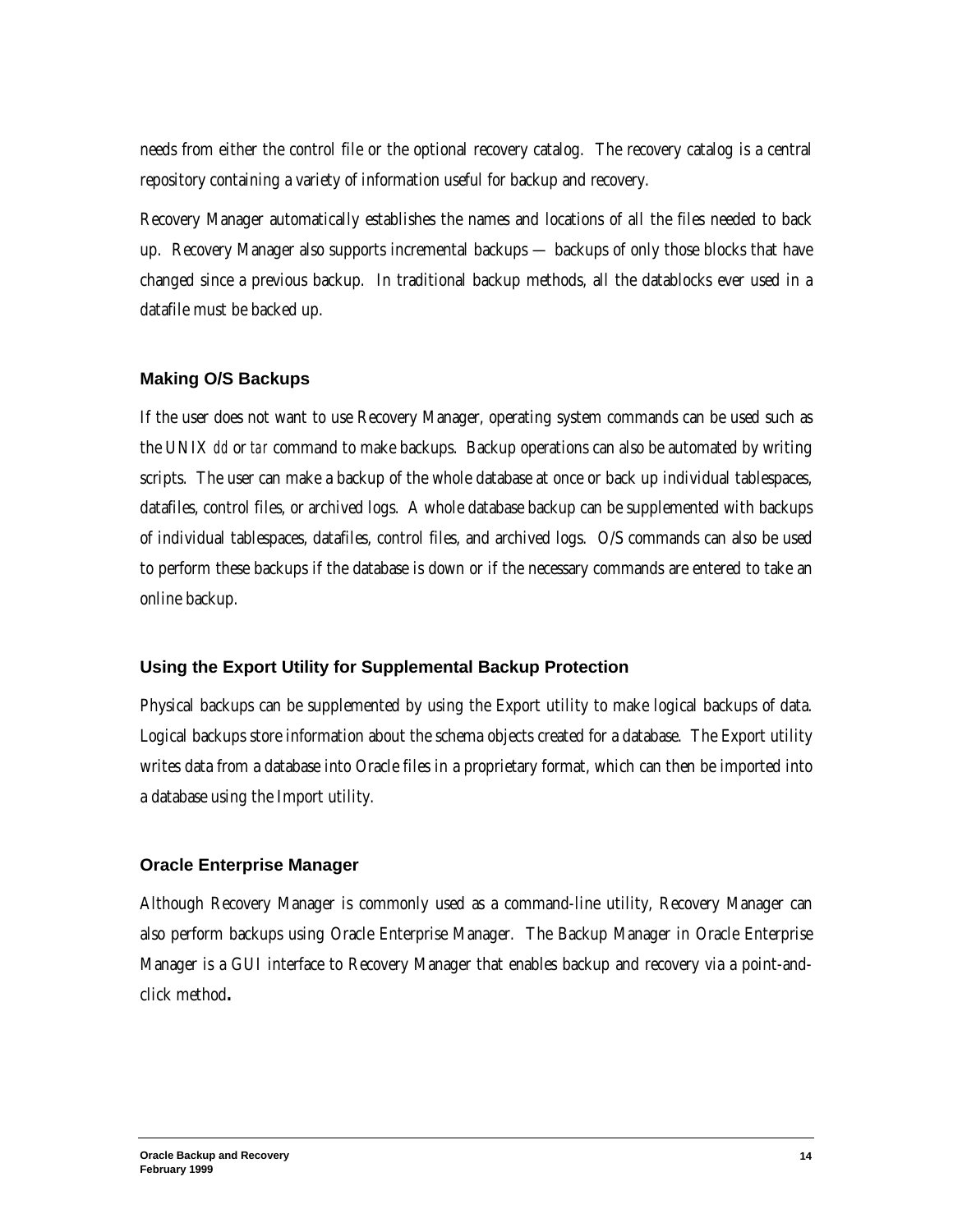| <b>Feature</b>                                     | <b>Recovery Manager</b>                                                                                                                                  | <b>Operating System</b>                                                  | <b>Export</b>                                                                                               | <b>Oracle</b><br><b>Enterprise</b><br><b>Manager</b>          |
|----------------------------------------------------|----------------------------------------------------------------------------------------------------------------------------------------------------------|--------------------------------------------------------------------------|-------------------------------------------------------------------------------------------------------------|---------------------------------------------------------------|
| <b>Closed Database</b><br><b>Backups</b>           | Supported. Requires instance<br>to be mounted.                                                                                                           | Supported.                                                               | Not supported.                                                                                              | <b>GUI</b> supported for<br>RMAN.                             |
| Open Database<br><b>Backups</b>                    | DBA does not use<br><b>BEGIN/END BACKUP</b><br>commands.                                                                                                 | Use BEGIN/END<br><b>BACKUP</b> commands.                                 | Requires RBS to<br>generate consistent<br>backups.                                                          | <b>GUI</b> supported for<br>RMAN.                             |
| <i>Incremental</i><br><b>Backups</b>               | Supported. Backs up all<br>modified blocks.                                                                                                              | Not supported.                                                           | Supported, but not<br>true incremental.<br>Backs up a whole<br>table even if only<br>one block is modified. | <b>GUI</b> supported for<br>RMAN.                             |
| Corrupt Block<br>Detection                         | Supported. Identifies corrupt<br>blocks and writes to<br><i>VSBACKUP_CORRUPTIO</i><br>$N$ or<br>VSCOPY CORRUPTION.                                       | Not supported.                                                           | Supported. Identifies<br>corrupt blocks<br>in the export log.                                               | <b>GUI</b> supported for<br>RMAN.                             |
| Automatic<br>Backup                                | Supported. Establishes the<br>name and locations of all files<br>to be backed up<br>(whole database,<br>tablespace, datafile<br>or control file backup). | Not supported. Files to be<br>backed up must be<br>specified manually.   | Supported. Performs<br>either full, user or<br>table backups.                                               | RMAN scripts get<br>scheduled using the<br>Oracle Job System. |
| Backup<br>Catalogs                                 | Supported. Backups are<br>cataloged to the recovery catalog<br>and to the control file, or just<br>to the control file.                                  | Not supported.                                                           | Not supported.                                                                                              | <b>GUI</b> supported for<br>RMAN.                             |
| <b>Backups</b> to<br>Sequential<br>Media           | Supported. Interfaces with<br>a media manager.                                                                                                           | Supported. Backup to<br>tape is manual or managed<br>by a media manager. | Supported.                                                                                                  | <b>GUI</b> supported for<br>RMAN.                             |
| Backs up<br>init.ora and<br>Password Files         | Not supported.                                                                                                                                           | Supported.                                                               | Not supported.                                                                                              | Not supported.                                                |
| <b>Operating System</b><br>Independent<br>Language | $O/S$ independent<br>scripting language                                                                                                                  | $O/S$ dependent                                                          | $O/S$ independent<br>scripting language                                                                     | $O/S$ independent<br>scripting language                       |

# **Feature Comparison of Backup Methods**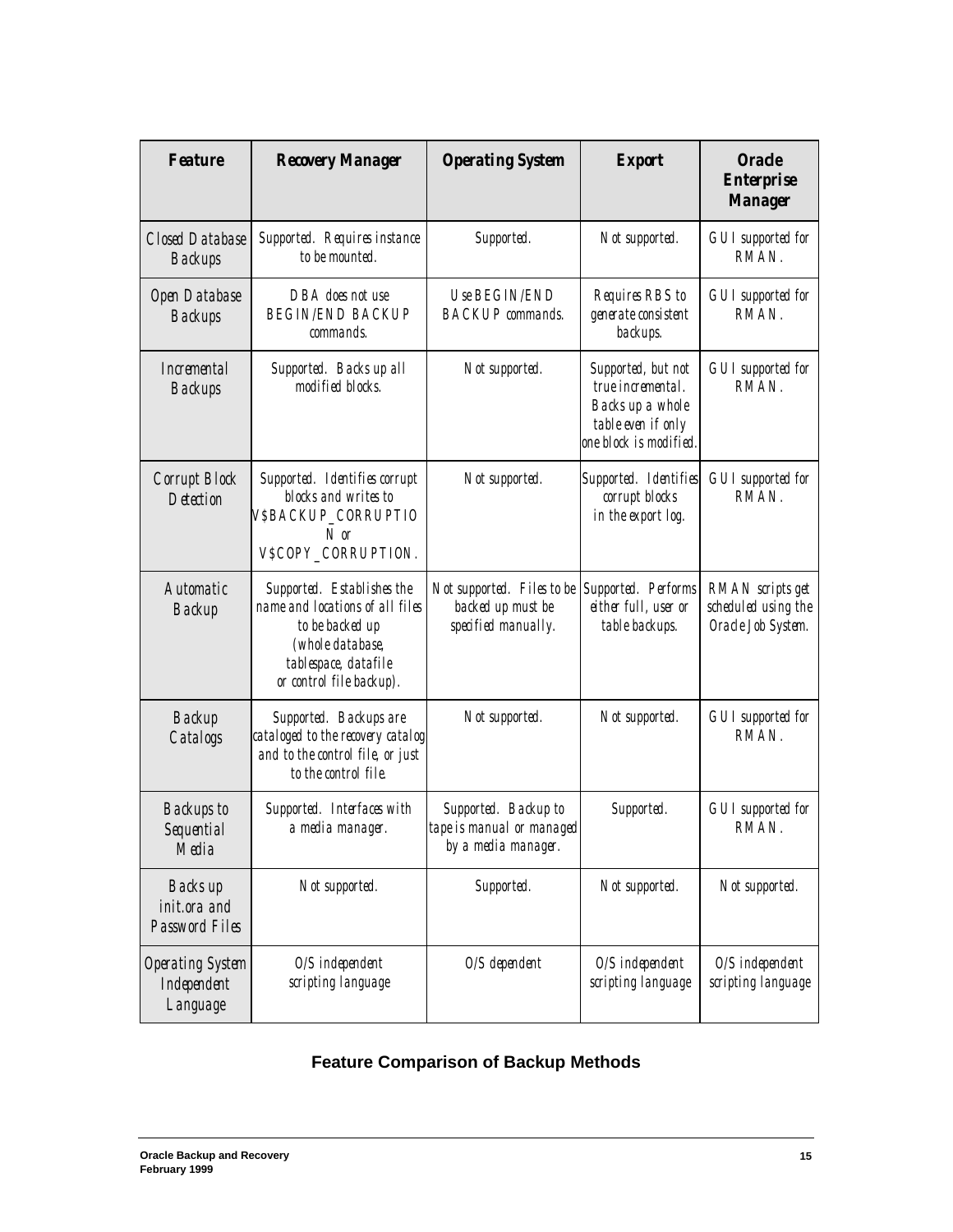### **SHOULD BACKUPS BE MADE ONLINE OR OFFLINE?**

Online backups or offline backups can be made using either Recovery Manager or O/S commands. An online backup, also known as an open backup, is a backup of one or more database files that is made while the database is open. An offline backup, also known as a closed backup, is a backup of one or more database files that made after the database has been closed cleanly.

If the database must be open and available all the time, then online backups are the only option. If there is a time of little or no activity on the database, then the user may decide to take periodic offline backups of the whole database, then supplement them with online backups of tablespaces that generate a great deal of activity.

### **HOW OFTEN SHOULD BACKUPS BE MADE?**

A backup strategy should be tailored to company needs. For example, if the company can afford to lose data in the event of a disk failure, backups may not need to be performed very often. The advantage of taking infrequent backups is that the user frees Oracle's resources for other operations. The disadvantage is the company may end up either losing data or recovering data but spending a long time doing so.

If the database must be available twenty-four hours a day, seven days a week, it should be backed up frequently. Otherwise, a disaster can wipe out the database and destroy the business or at least cause a serious setback. In this case, it may be necessary to take daily backups, multiplex online redo logs, and archive redo logs to several different locations. The user can even maintain a standby database in a different city that is a constantly updated replica of the original database.

### **HOW CAN DANGEROUS BACKUP TECHNIQUES BE AVOIDED?**

Although it may seem that online redo logs should be backed up along with the datafiles and control file, this technique is dangerous. Online redo logs should not be backed up for the following reasons:

- If the database is in ARCHIVELOG mode, ARCH is already archiving the redo logs.
- Online logs can be protected against media failure by multiplexing them, i.e., having multiple log members per group, on different disks and disk controllers.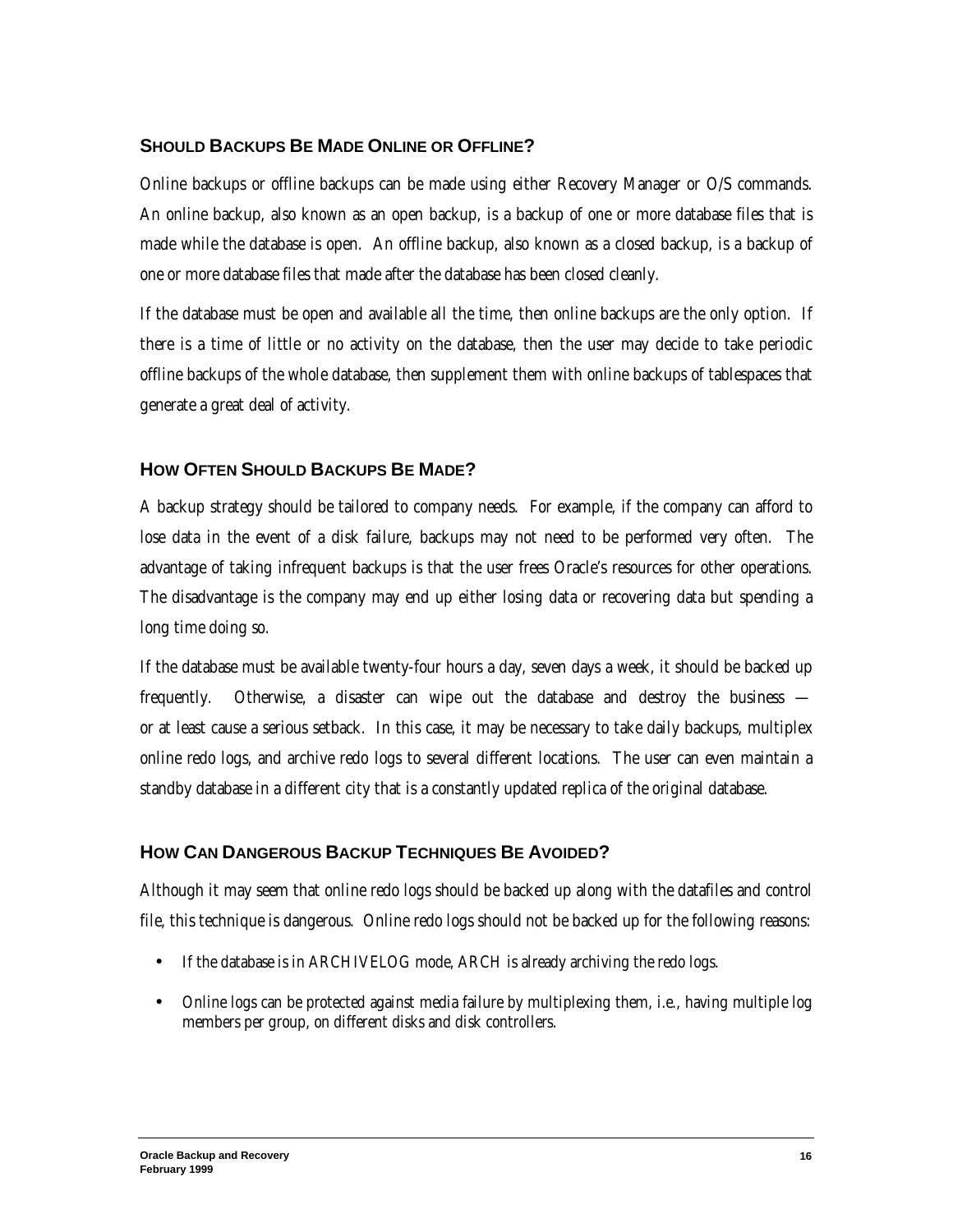• If the database is in NOARCHIVELOG mode, the only type of backups that should be performed are closed, consistent, whole database backups. The files in this type of backup are all consistent and do not need recovery, so the online logs are not needed.

Backing up online redo logs can be dangerous since the user may accidentally restore them. There are a number of situations where restoring the online logs can cause significant problems in the recovery process. For example, it's easy to make a simple mistake when a crisis occurs.When restoring the whole database, it is possible to accidentally restore the online redo logs, thus overwriting the current logs with older, useless backups. This action forces the DBA to perform an incomplete recovery instead of the intended complete recovery, thereby losing the ability to recover valuable transactions.

### **SHOULD A STANDBY DATABASE BE CREATED?**

A standby database maintains a duplicate, or standby copy of the primary (also known as production) database and provides continued primary database availability in the event of a disaster. A standby database is constantly in recovery mode. If a disaster occurs, the standby database can be taken out of recovery mode and activated for online use.

A standby database is intended for recovery of the primary database. However, with Oracle8*i*, the standby database can be opened in query mode so batch reporting can be offloaded from the primary site. Once the standby database is activated after disasters, it cannot be returned to standby recovery mode unless it is re-created as another standby database.

*Warning: Activating a standby database resets the online logs of the standby database. Therefore, after activation, the logs from the standby database and production database are incompatible. The user must place the data files, log files, and control files of the primary and standby databases on separate physical media. Therefore, it is impossible to use the same control file for both the primary and standby databases.*

# **UNDERSTANDING BASIC RECOVERY STRATEGY**

Basic recovery involves two parts: restoring a physical backup and then updating it with the changes made to the database since the last backup. The most important aspect of recovery is making sure all data files are consistent with respect to the same point in time. Oracle has integrity checks that prevent the user from opening the database until all data files are consistent with one another.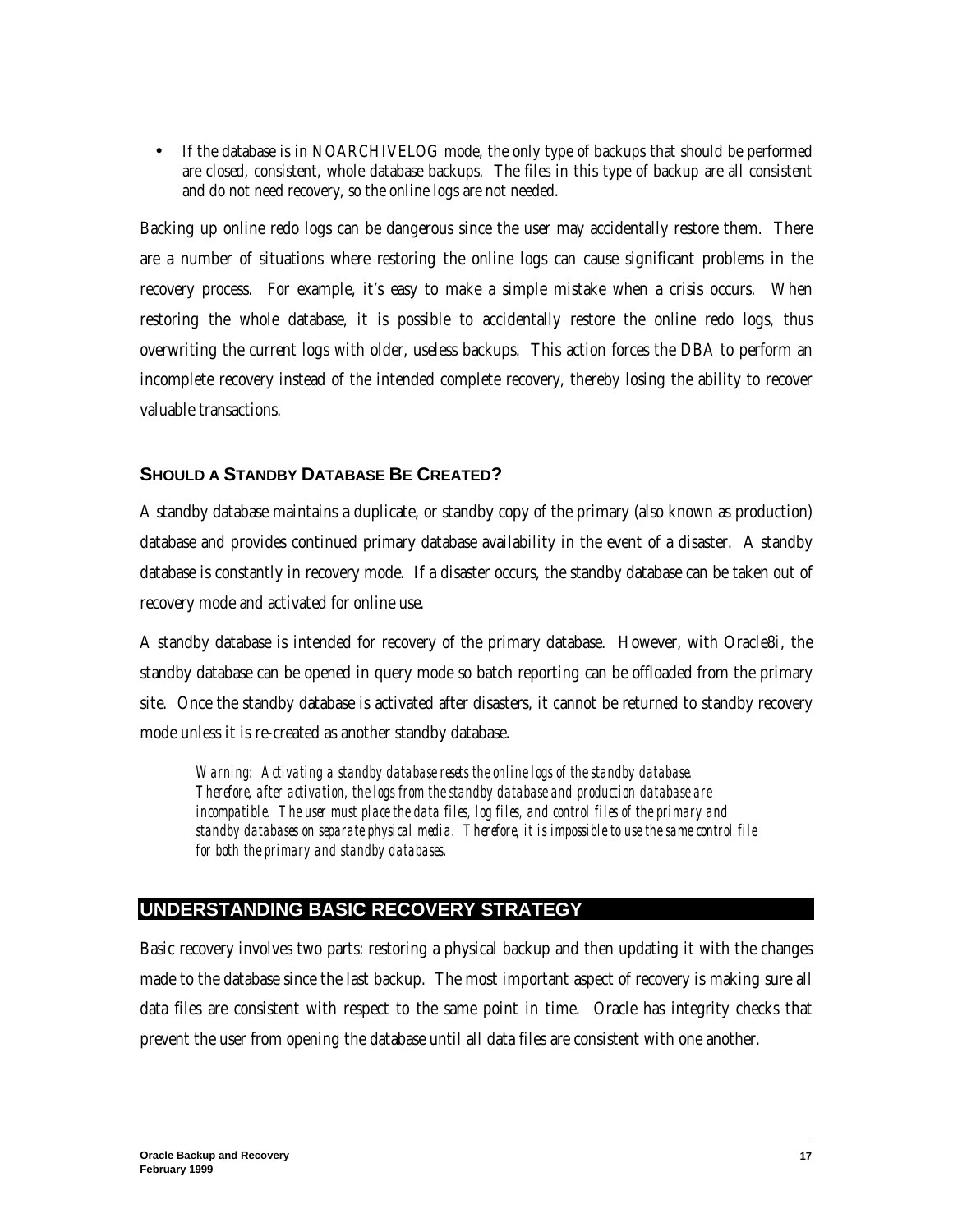When preparing a recovery strategy, it is critical to understand the answers to these questions:

- How does recovery work?
- What are the types of recovery?
- Which recovery method should be used?

### **HOW DOES RECOVERY WORK?**

In every type of recovery, Oracle sequentially applies redo data to data blocks. Oracle uses information in the control file and datafile headers to ascertain whether recovery is necessary.

Recovery has two parts: rolling forward and rolling back. When Oracle rolls forward, it applies redo records to the corresponding data blocks. Oracle systematically goes through the redo log to determine which changes it needs to apply to which blocks, and then changes the blocks. For example, if a user adds a row to a table, but the server crashes before it can save the change to disk, Oracle can use the redo record for this transaction to update the data block to reflect the new row.

Once Oracle has completed the rolling forward stage, it begins rolling back. The rollback information is stored in transaction tables. Oracle searches through the table for uncommitted transactions, undoing any that it finds. For example, if the user never committed the SQL statement that added the row, then Oracle will discover this fact in a transaction table and undo the change.

### **WHAT ARE THE TYPES OF RECOVERY?**

There are three basic types of recovery: instance recovery, crash recovery, and media recovery. Oracle performs the first two types of recovery automatically at instance startup. Only media recovery requires the user to issue commands.

An *instance recovery*, which is only possible in an Oracle® Parallel Server configuration, occurs in an open database when one instance discovers that another instance has crashed. A surviving instance automatically uses the redo log to recover the committed data in the database buffers that was lost when the instance failed. Oracle also undoes any transactions that were in progress on the failed instance when it crashed, then clears any locks held by the crashed instance after recovery is complete.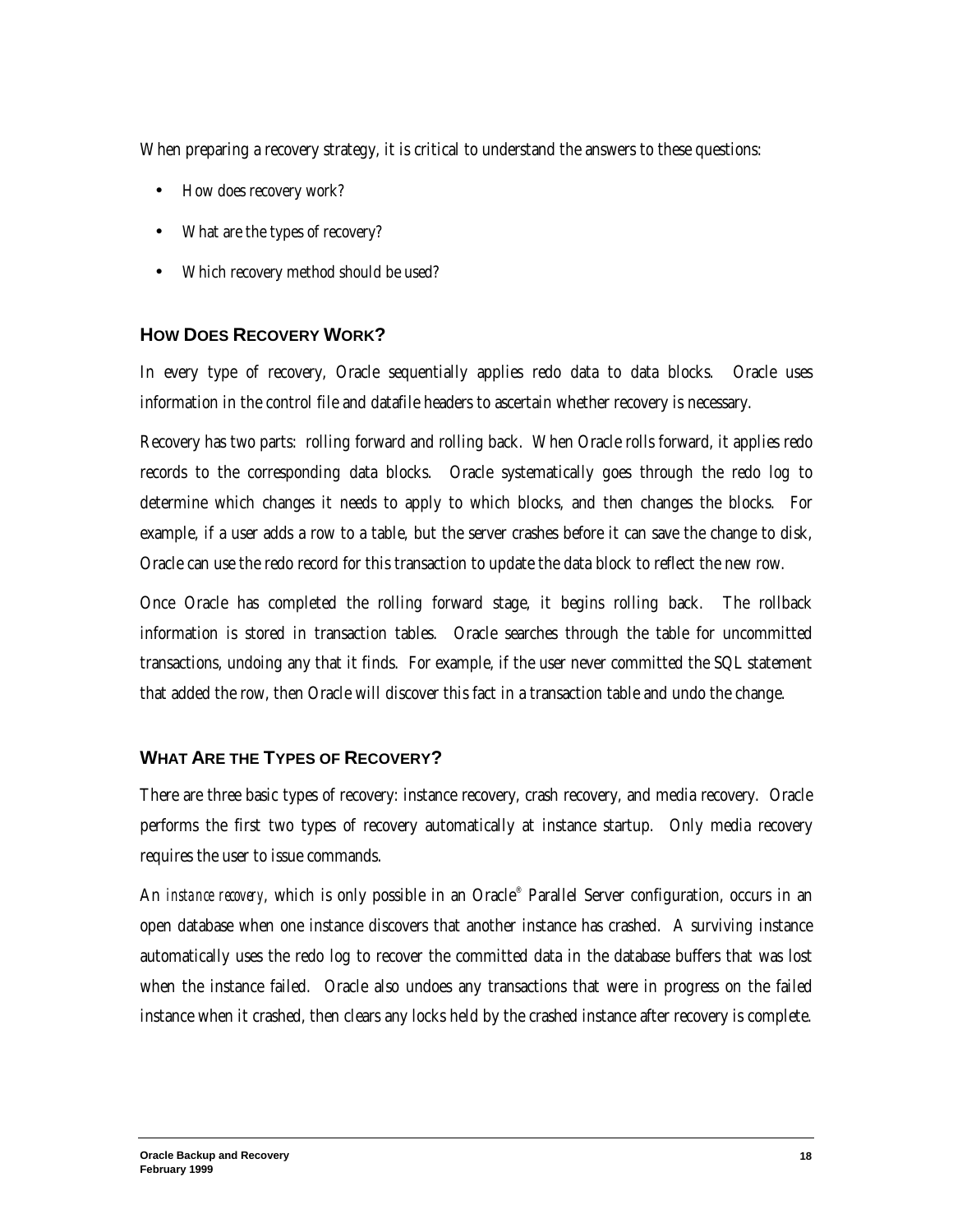A *crash recovery* occurs when either a single-instance database crashes or all instances of a multiinstance database crash. In crash recovery, an instance must first open the database and then execute recovery operations. In general, the first instance to open the database after a crash or SHUTDOWN ABORT automatically performs crash recovery.

Unlike crash and instance recovery, a *media recovery* is executed on the user's command, usually in response to media failure. In media recovery, online or archived redo logs can be used to make a restored backup current or to update it to a specific point in time.

Media recovery can restore the whole database, a tablespace or a datafile and recover them to a specified time. Whenever redo logs are used or a database is recovered to some non-current time, media recovery is being performed.

A restored backup can always be used to perform the recovery. The principal division in media recovery is between complete and incomplete recovery.Complete recovery involves using redo data combined with a backup of a database, tablespace, or datafile to update it to the most current point in time. It is called complete because Oracle applies all of the redo changes to the backup. Typically, media recovery is performed after a media failure damages datafiles or the control file.

### **Recovery Options**

If the user does not completely recover the database to the most current time, Oracle must be instructed how far to recover. The user can perform:

- Tablespace point-in-time recovery (TSPITR), which enables users to recover one or more tablespaces to a point-in-time that is different from the rest of the database.
- Time-based recovery, also called point-in-time recovery (PITR), which recovers the data up to a specified point in time.
- Cancel-based recovery, which recovers until the CANCEL command is issued.
- Change-based recovery or log sequence recovery. If O/S commands are used, change-based recovery recovers up to a specified SCN in the redo record. If Recovery Manager is used, log sequence recovery recovers up to a specified log sequence number.

When performing an incomplete recovery, the user must reset the online redo logs when opening the database. The new version of the reset database is called a new incarnation. Opening the database with the RESETLOGS option tells Oracle to discard some redo and prevents Oracle from ever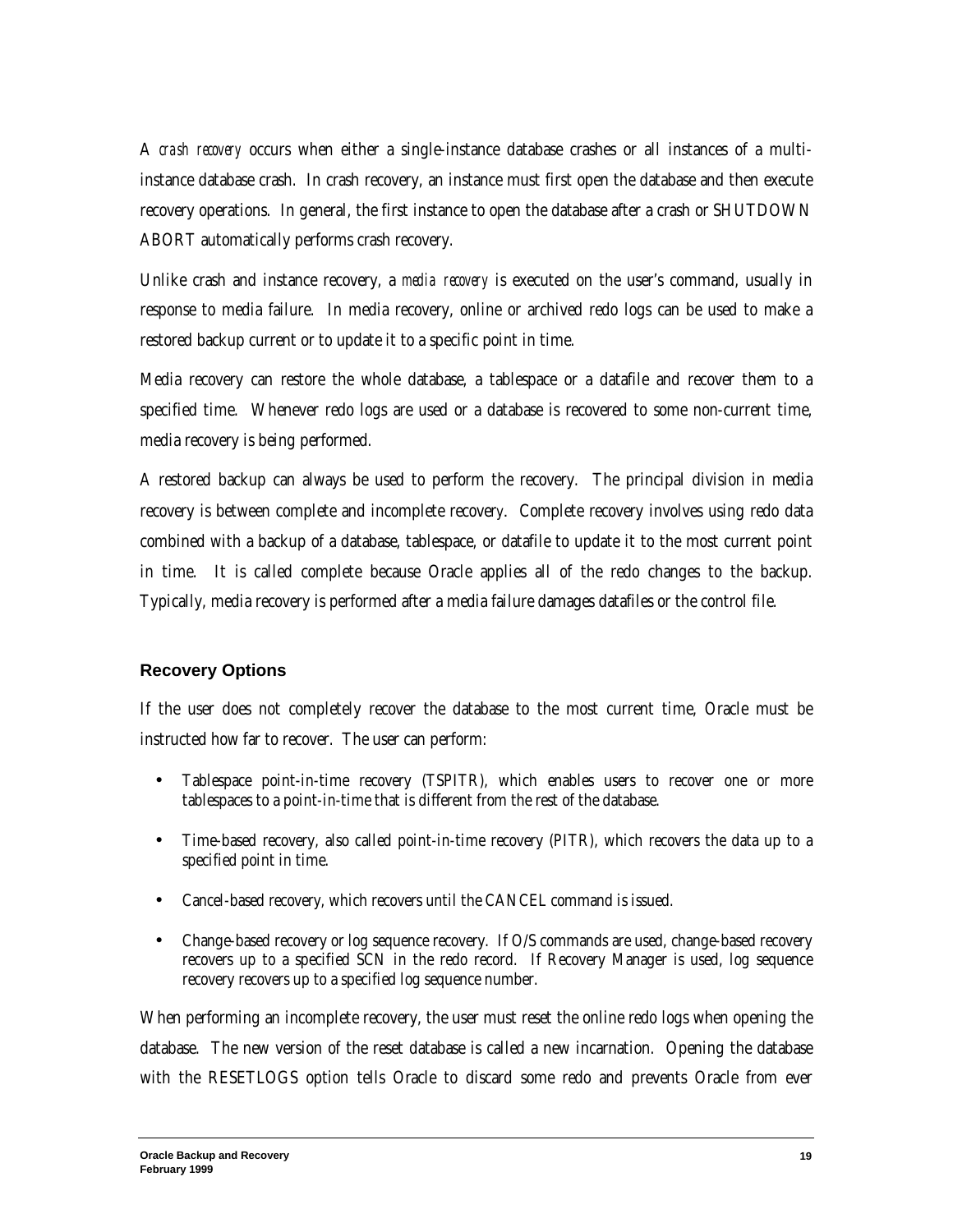applying the discarded redo in any recovery the user might do in the future. Since the existing backups are no longer usable for recovery, the user should make a whole database backup immediately after resetting the online redo log.

### **WHICH RECOVERY METHOD SHOULD BE USED?**

Users have a choice between two basic methods for recovering physical files. They can:

- Use the Recovery Manager utility to automate recovery.
- Recover the database manually by using Oracle Enterprise Manager or executing SQL commands.

#### **Recovering with Recovery Manager**

The basic Recovery Manager commands are restore and recover. Recovery Manager can be used to restore datafiles from backup sets or from file copies on disk, either to their current location or to a new location. Backup sets containing archived redo logs can also be restored.

In a recovery catalog, Recovery Manager keeps a record containing all the essential information concerning every backup ever taken. If a recovery catalog is not used, Recovery Manager uses the control file for necessary information. The Recovery Manager recover command can be used to perform complete media recovery and apply incremental backups, and to perform incomplete media recovery. Recovery Manager completely automates the procedure for recovering and restoring backups and copies. Recovery Manager is described further in the sections below.

### **Recovering with SQL and SQL\*Plus®**

Administrators can also use SQL commands or the SQL\*Plus utility at the command line to restore and perform media recovery on your files. These include the: SQL ALTER DATABASE RECOVER command and the SQL\*Plus RECOVER command.

If the operating system supports Oracle Enterprise Manager, the user can execute SQL restore and recovery commands in a GUI environment. In each case, users can recover a database, tablespace, or datafile.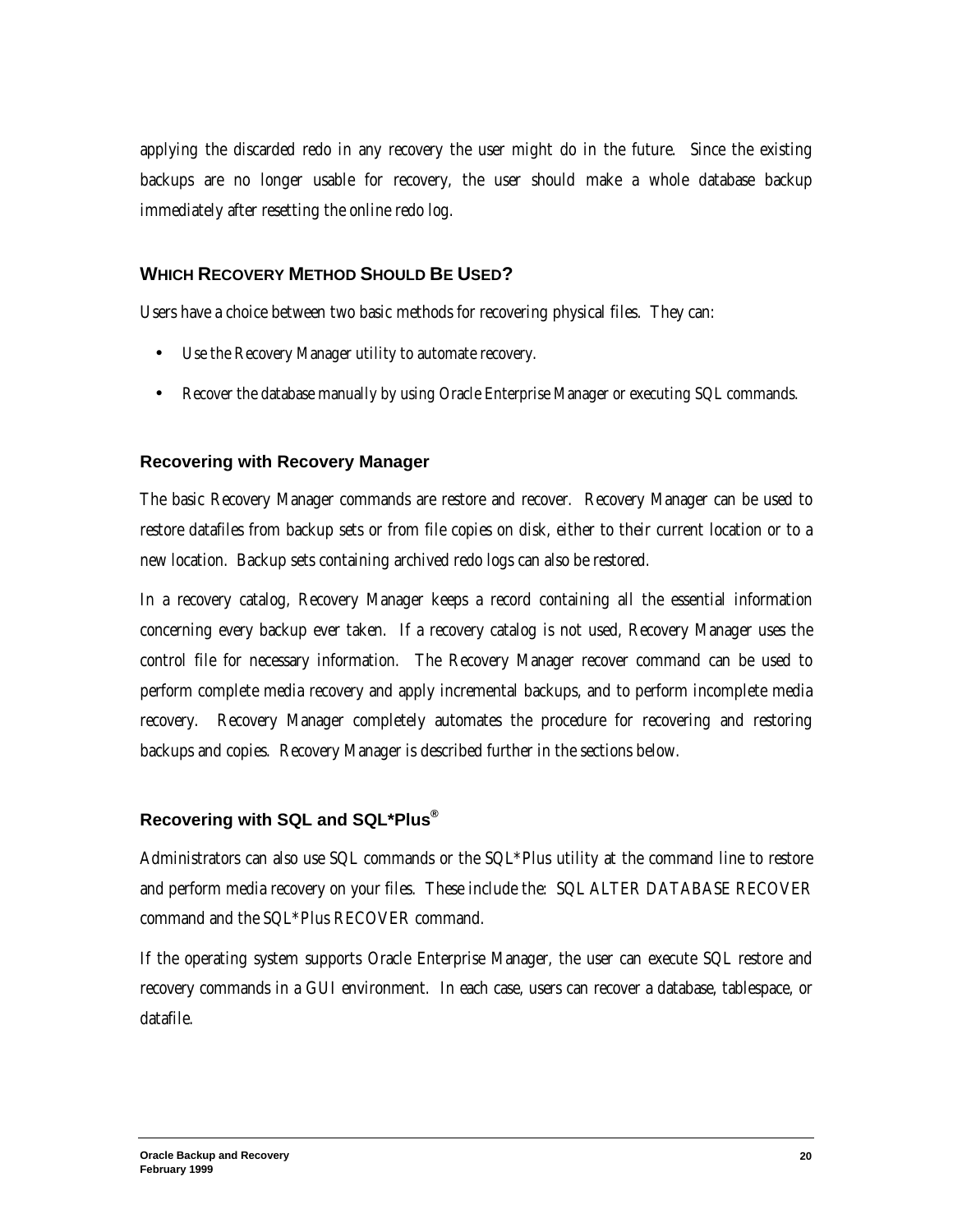Before performing recovery, users need to:

- Determine which files to recover. Often the table V\$RECOVER FILE can be used.
- Restore backups of files permanently damaged by media failure. If the user does not have a backup, recovery can still be performed if the user has the necessary redo log files and the control file contains the name of the damaged file.
- If a file cannot be restored to its original location, then the user must relocate the restored file and inform the control file of the new location.
- Restore necessary archived redo log files.

*Note: The Server Manager RECOVER command can also be used, although Oracle plans to stop supporting Server Manager in future releases.*

# **BENEFITS OF RECOVERY MANAGER**

The key objective of Recovery Manager is to provide greater ease of management and administration of the backup and recovery operations, while maintaining superior performance and increased availability of the database. Recovery Manager and the Oracle server minimize operational errors, by automating the backup and recovery process, and by performing multiple consistency checks throughout the procedure. The release of Oracle8*i* provides the customer with even more features and functionality designed to leverage Recovery Manager even further.

Recovery Manager is a command line component (similar to SQL\*Plus) that interacts with the Oracle server code to perform backup and recovery operations. Recovery Manager decides how to execute backup, restore, or recovery operations based on information in the database's recovery catalog, control file, and the current state of the datafiles, then instructs and coordinates Oracle server processes to perform the desired operation. Recovery Manager calls the Oracle server to back up and recover the database rather than using operating system products such as the UNIX *dd* command.

The Oracle server maintains records of all successful backups initiated by Recovery Manager within that database's control file. At the end of a backup, this information is propagated to an optional recovery catalog for long-term storage.

The recovery catalog is a set of Oracle schema that stores current and historical information about the target database, and also records information regarding Recovery Manager backups and copies. The tables, views, and code that constitute the recovery catalog are stored in an Oracle database. The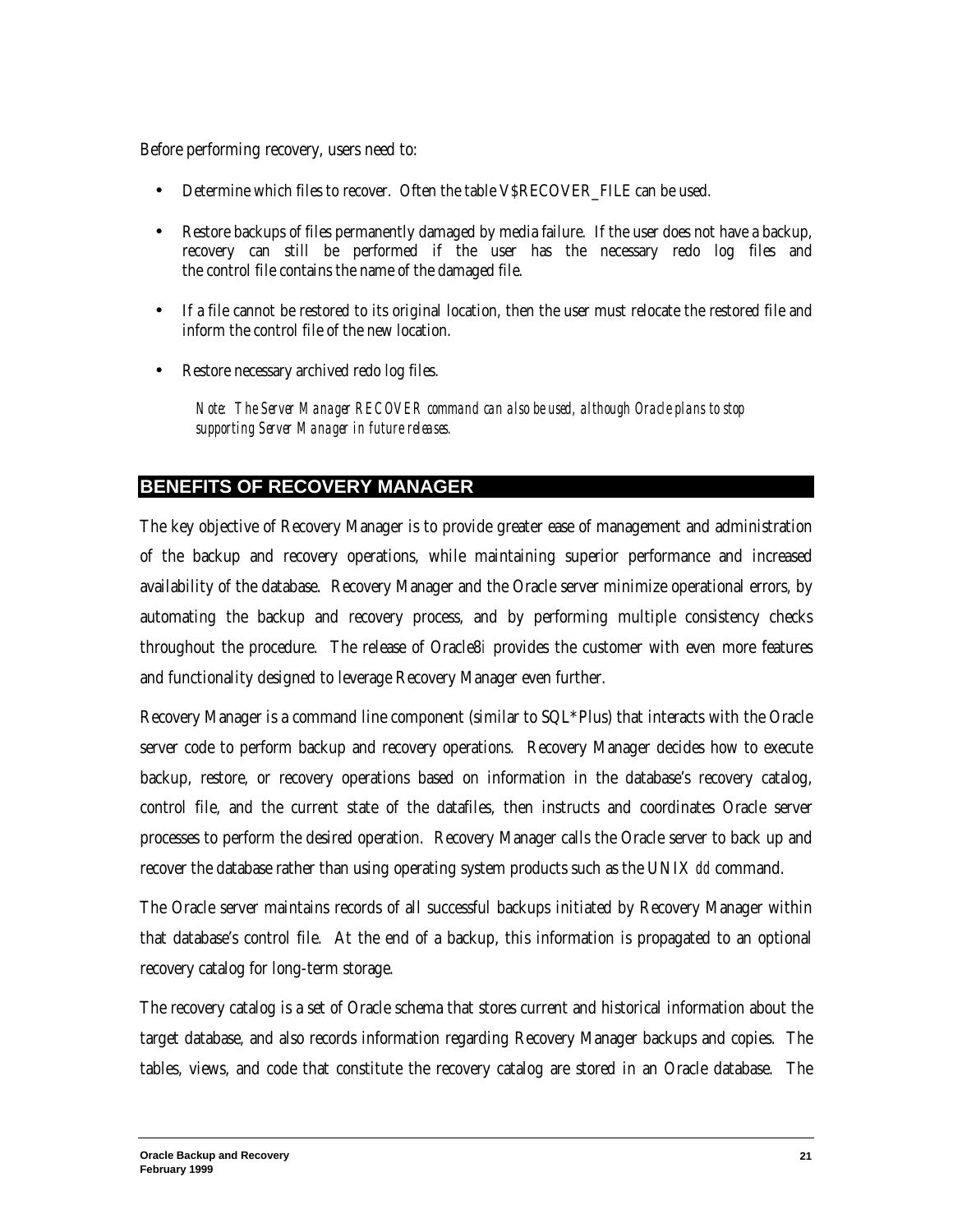recovery catalog maintains both a current and historical view of the structure of the database, successful backups and file copies and archived redo logs generated by the database.

#### **KEY FEATURES OF RECOVERY MANAGER**

There are a number of significant benefits to using Recovery Manager that are only possible because an Oracle server process performs the backup. These include:

- An increase in usability, reliability and performance
- Automation of backup, restore and recovery operations
- Whole database backups (or backups of any logical unit: control file, datafile, tablespace or archive log)
- Open or closed backups
- Two types of backup: image copies to disk or backup sets to disk or to tape with media management software
- Intelligent management of the archived redo logs for both backup and recovery
- Corrupt block detection
- Tablespace Point-in-Time Recovery support
- Ability to catalog on disk operating system backups
- Integration with Oracle Enterprise Manager's Backup Manager GUI
- Incremental backups at the Oracle block level for high performance backup and recovery
- Omission of empty blocks during backup for optimization
- Recoverability redundancy when both incrementals and archiving are used
- No extra redo is generated during open database backup
- Intelligent buffering with multiplexing of multiple input files for high speed tape streaming
- Support for Oracle Parallel Server backup and recovery
- Ability to recover through unrecoverable operations, when using incremental backups
- O/S-independent scripting language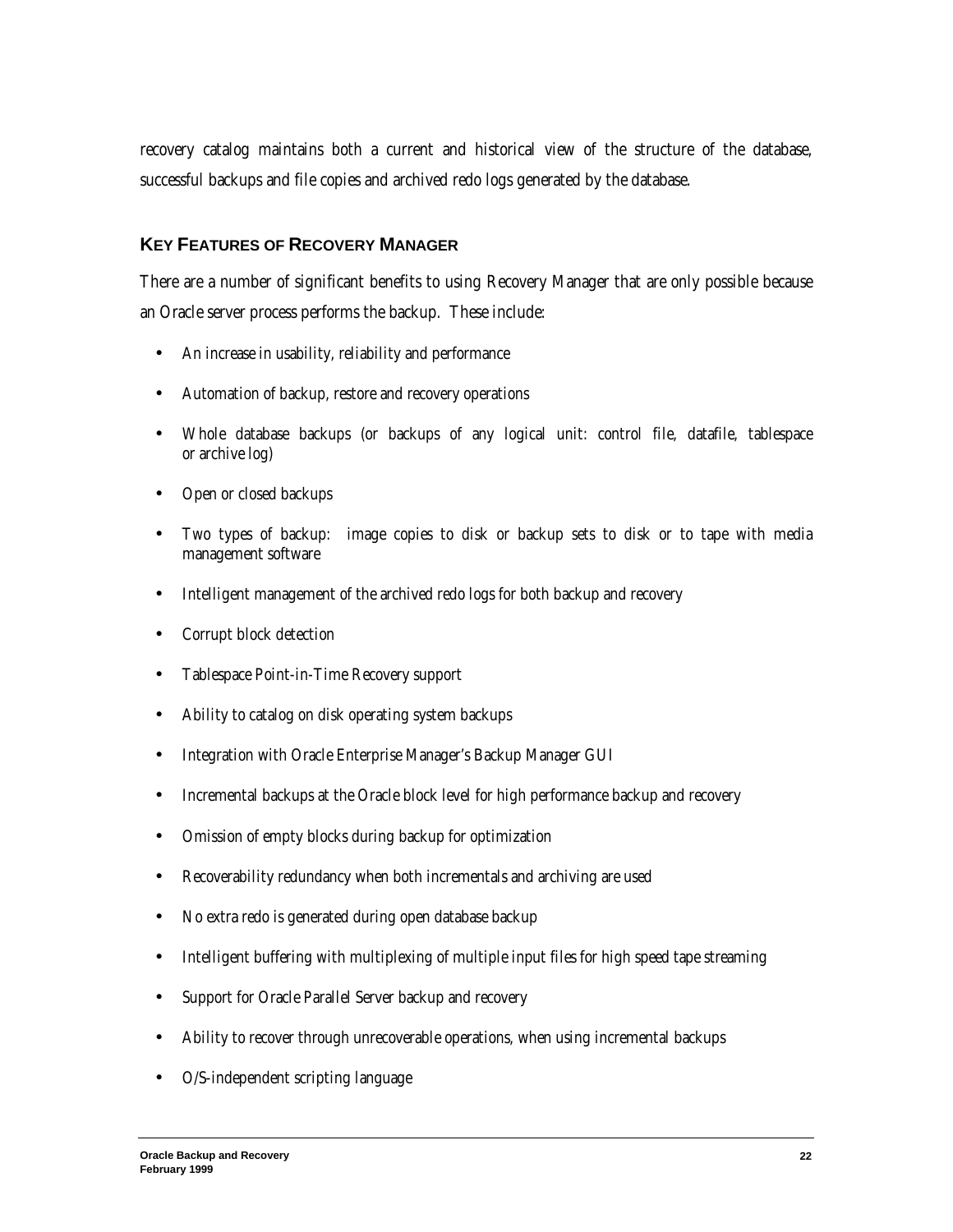As an alternative to using the Recovery Manager language, Recovery Manager is supported by Oracle Enterprise Manager's Backup Manager, a utility that provides a graphical user interface for performing Recovery Manager tasks. Oracle Enterprise Manager also provides job scheduling to facilitate those tasks.

#### **AUTOMATION OF BACKUP AND RECOVERY**

Recovery Manager automates backup and recovery by querying information in the recovery catalog, the database's control file, and any datafiles affected by the operations requested. Recovery Manager decides the most efficient method of executing the requested backup, restore, or recovery operation and then issues these steps to the Oracle server. Recovery Manager and the server achieve this by automatically identifying changes in the structure of the database, and dynamically adjusting the current operation to cater to the changes.

#### **Backup**

During a whole database backup operation, Recovery Manager responds to changes in the structure of the database by backing up all available datafiles. For example, the addition of a new tablespace (or datafile) would not require any modification in the following database backup script:

```
run {
allocate channel c1 type 'sbt_tape';
allocate channel c2 type 'sbt tape';
backup database;
  }
```
In this example, Recovery Manager automatically backs up all files belonging to the database, including any new files added. The allocate channel command establishes a connection to a target database instance. Each connection operates on one backup set at a time (for backup, restore, or recover) or one file copy at a time (for copy). If multiple connections are established, then each connection operates on a separate backup set or file copy.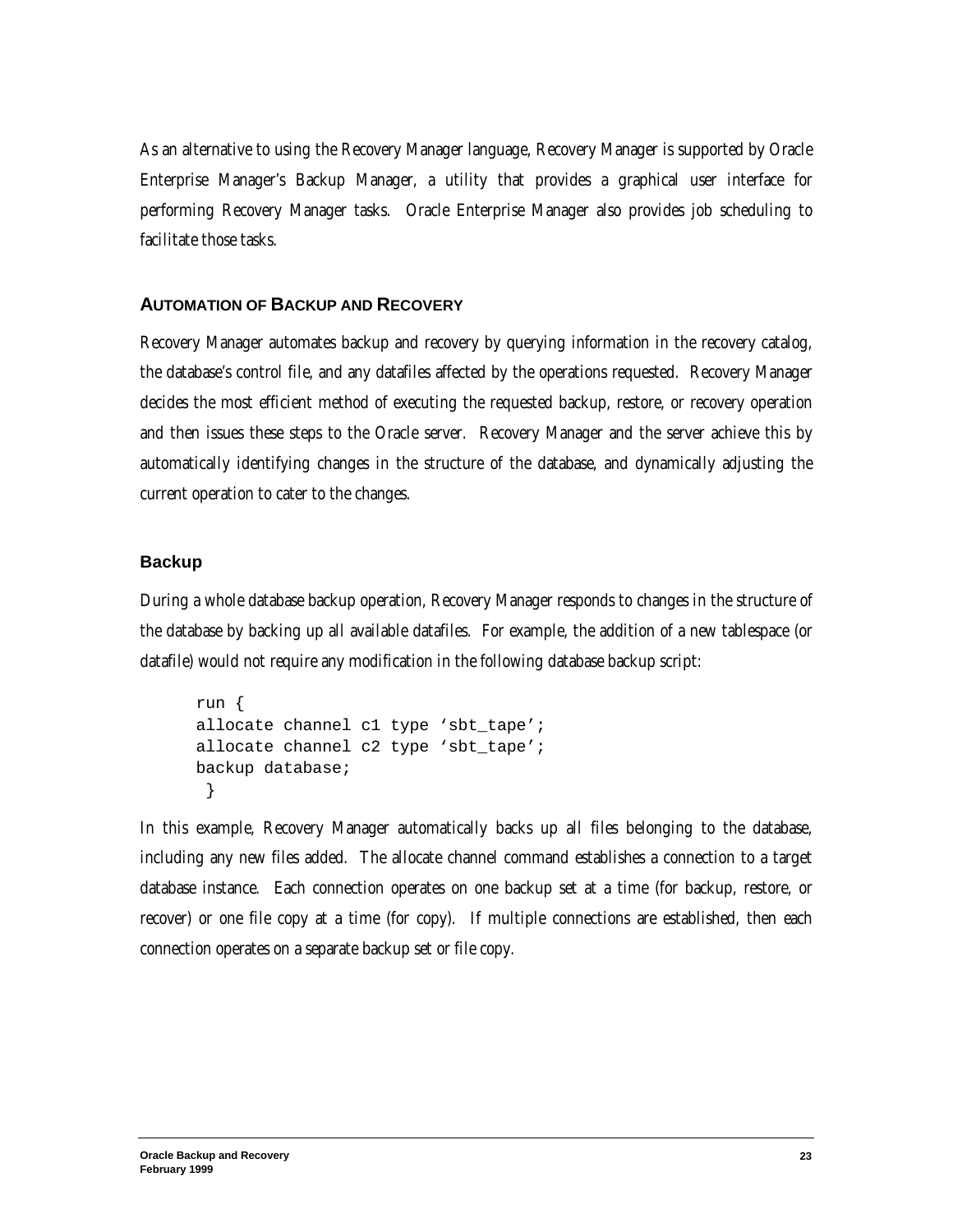#### **Restore and Recovery**

Recovery Manager also uses the Recovery Catalog to decide which backups are most applicable for restoration and recovery, then hands control over to the Oracle server, which performs the required actions. The user does not need to maintain records of which files were backed up or maintain historical information on the structure of the database at any point in time, as this information is inherent to the recovery catalog.

Recovery Manager greatly simplifies recovery by automatically identifying the most appropriate backups (full and incrementals) and archived redo logs to use, then restores and recovers them. Database point-in-time recovery is made simple, as Recovery Manager intelligently restores only the files that existed in the database at that time.

If a DBA were to perform a database point in time recovery without using Recovery Manager, the DBA would have to perform the same functions manually. If the backups of the database were not whole database backups, determining "which files were backed up when" would only be possible with excellent record keeping by the DBA and operations staff.

Recovery Manager automatically plans and executes the recovery procedure. The question of which backups to use, the application of incremental backups and restoration and application of archivelogs is all transparent to the DBA. The recovery is stopped at the time specified by the "until time" clause, making recovery a very simple operation.

Recovery Manager also backs up archived redo logs. Only redo logs that have been completely archived are backed up by Recovery Manager. This safeguard prevents the common problem of backing up an incomplete archived redo log (i.e., backing up the log before it has been completely written by the ARCH process). Once successfully backed up, the archived redo log can optionally be deleted by Recovery Manager.

### **BENEFITS OF AN ORACLE SERVER PERFORMING THE BACKUP**

Using an Oracle server to perform backups provides many important advantages to customers. This section discusses several key features provided by Oracle.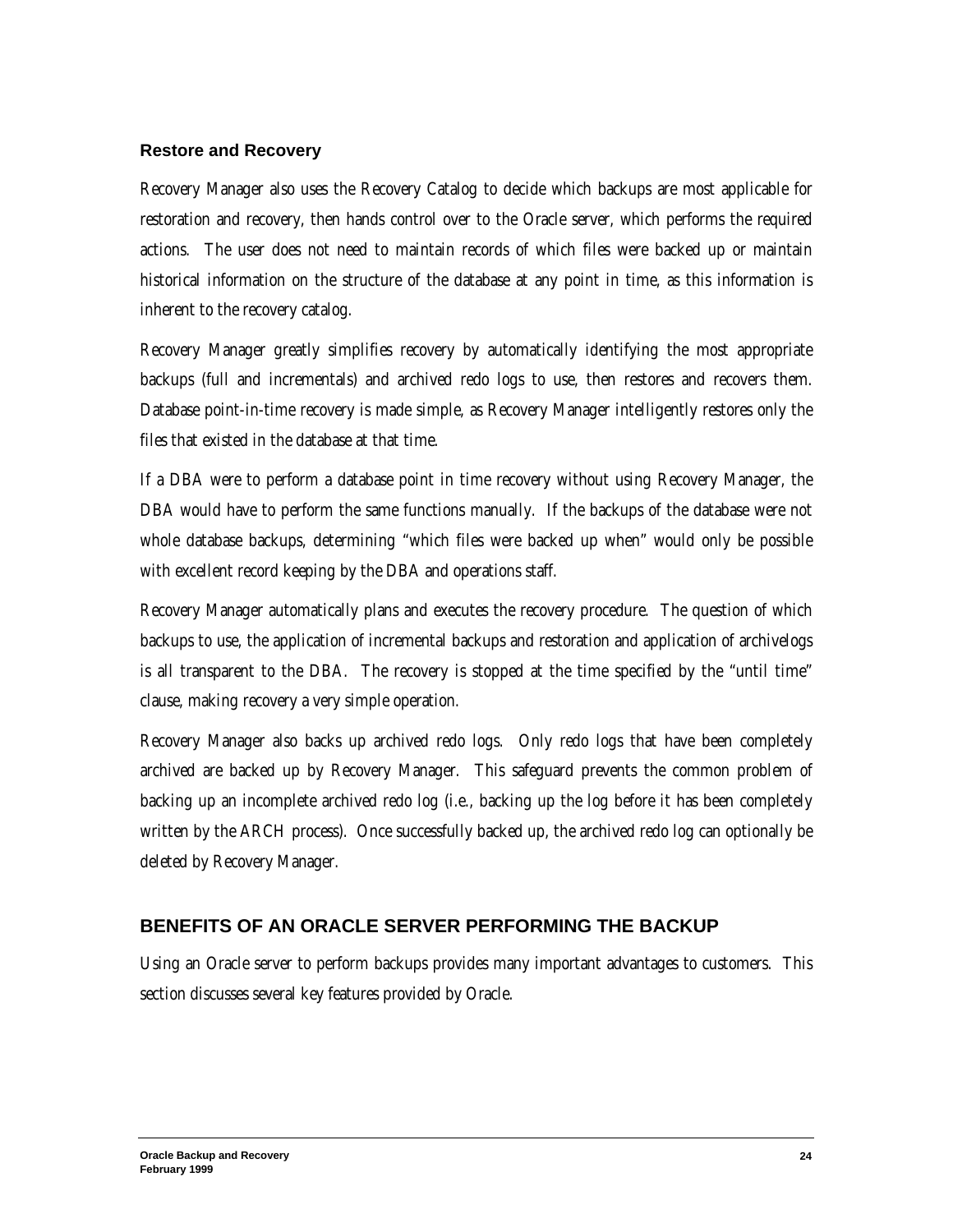# **CORRUPT BLOCK DETECTION**

All I/O for backup and restore is performed by an Oracle server process. The integrity checks that are normally performed when reading a datafile to satisfy a SQL operation, are also performed when creating or restoring from a backup. Therefore, many types of corruption are detected and noted by the server process while the backup is in progress.

# **SPLIT BLOCK DETECTION AND ONLINE BACKUP MODE**

The Oracle server can detect "split blocks" while the backup is in progress, so "online backup mode" is not needed when using Recovery Manager to perform online backups. As a result, online backups using Recovery Manager do not produce any extra redo.

# **CHECKSUMS FOR ADDITIONAL RELIABILITY**

As an additional reliability measure, a checksum is computed for each block written to a backup. The checksum is verified during restore and recovery. This makes it possible for Oracle to identify whether a block in the backup has been in any way corrupted or tampered with in the time between when it was first written out to backup, and the time when it is being restored.

# **INCREMENTAL BACKUPS AND RECOVERY**

An incremental backup is a backup of a datafile that includes only Oracle blocks that were changed since a previous incremental. Performing incremental backups typically results in reduced backup size and time.

Incremental backups can only be performed on datafiles, and not on control files or archived redo logs. There are five incremental levels: 0 and levels 1 to 4 . The level 0 incremental is a baseline backup — all blocks which contain data are backed up and empty blocks are omitted. Subsequent incrementals at levels greater than 0 will only back up changed blocks.

If the incremental keyword is not included, by default Recovery Manager will perform a full backup. A full backup means the backup will include all blocks which contain data, but the backup will not affect subsequent incrementals. The keyword full\* refers to whether an incremental is performed, and does not refer to how much of the database is backed up.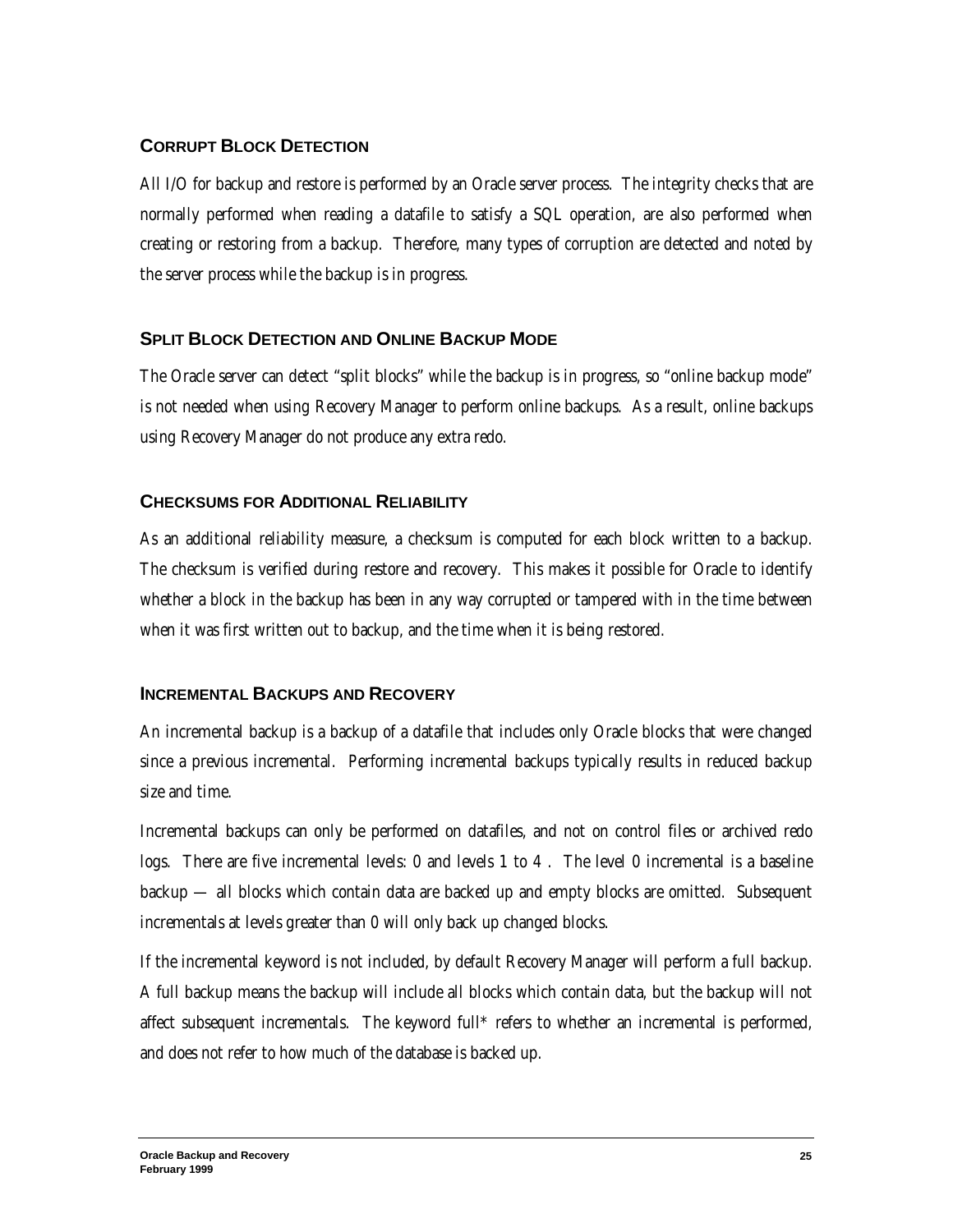There are two types of incremental backups: cumulative and differential. By default, incremental backups are differential. Cumulative backups may take more time and space than non-cumulative, however only one cumulative backup from any level will be needed for recovery.

During recovery, incremental backups are chosen by Recovery Manager, and applied automatically by the Oracle server to recover the datafile. If the application of incrementals does not recover the file to the specified time, any archived redo logs that must be applied to recover the datafile will be automatically restored and applied by Recovery Manager.

Incremental backups also offer an additional level of redundancy for recovery. In the case that archived redo logs were not successfully backed up (or were corrupted), incremental backups offer a way of making the datafile newer without needing this redo. Conversely, if the tape that an incremental backup resides on is corrupt, archived redo logs can be used to roll forward.

The application of incremental backups is very efficient because:

- Incremental backups can be applied in parallel to multiple datafiles concurrently.
- The application of a block image will be faster than applying redo.
- Much less redo is applied during recovery (as the application of an incremental may obsolete a considerable amount of redo).

Incremental backups completed after UNRECOVERABLE operations are performed can be used to recover those datafiles. Without incrementals, a full backup of all files involved in the UNRECOVERABLE operation must be performed after the operation completes or recovery of these files is not possible.

### **MULTIPLEXING AND EMPTY BLOCK OMISSION**

To keep very high performance tape drives streaming, it is often necessary to perform multiple reads on multiple devices. Recovery Manager automatically multiplexes input files in backup sets by performing multiple concurrent reads of distinct files. This provides ample data to keep the tape devices busy, without saturating a single datafile with too many read requests.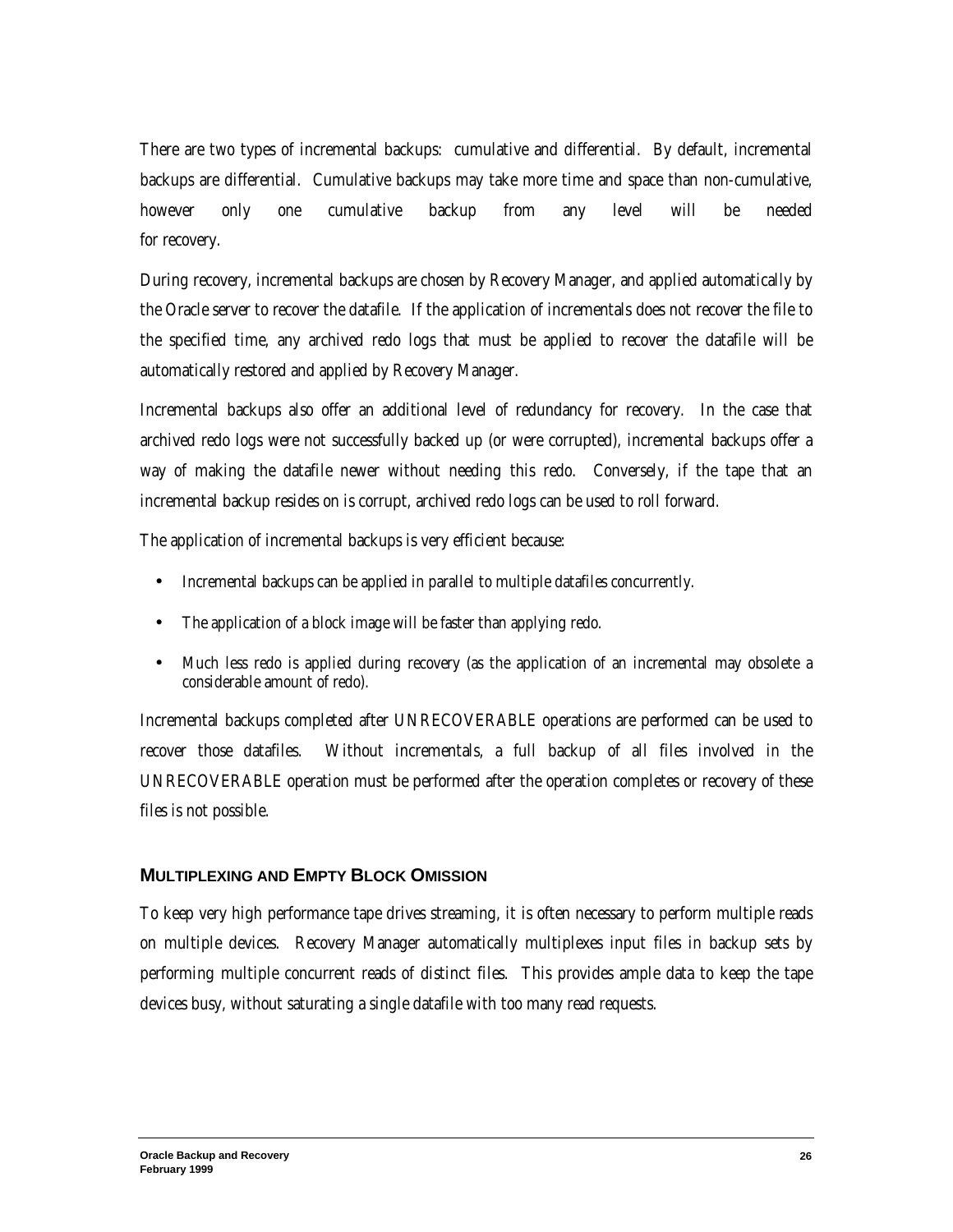Recovery Manager also omits backing up empty blocks in backup sets, resulting in much smaller and faster backups (as less is written out during backup). During restore, Recovery Manager then restores the files and recreates the empty blocks skipped during backup.

### **SUPPORT FOR ORACLE PARALLEL SERVER**

Recovery Manager is able to distribute backups, restores and recoveries over multiple instances in an Oracle Parallel Server configuration. To do this, the DBA specifies multiple connect strings in the Recovery Manager backup or restore command — server processes on the instances specified will then be started to perform the actions specified.

There are a number of requirements imposed by Recovery Manager in an Oracle Parallel Server environment:

- Recovery Manager assumes all backup files are equally available and restorable on all nodes configured to be able to restore files. This is only an issue as some media management products assume that a file backed up on one node will only be restored on that node.
- Archivelog backups can easily be distributed over all desired nodes, however the initial instance Recovery Manager connects to must be able to read the archivelog headers as a preparation for their backup, and also must be able to read the archivelogs during recovery. The requirement that the node performing the recovery is able to read archivelogs is not specific to Recovery Manager, but has always been required in an Oracle Parallel Server environment.

# **SUPPORT FOR CATALOGING O/S BACKUPS**

Recovery Manager provides a facility whereby it is possible to register in the Recovery Catalog ondisk backups that were created using O/S utilities. To achieve this, Recovery Manager inspects the datafile copies, and registers information about the copies in the Recovery Catalog (the reason for requiring the backups on disk).

Cataloging O/S copies is most applicable at sites that break mirrors as the first part of a backup strategy. The volumes belonging to the broken mirror half can be cataloged as O/S backups. Once cataloged, Recovery Manager can backup the O/S copies to tape. Once the backups are cataloged, Recovery Manager can restore and recover them.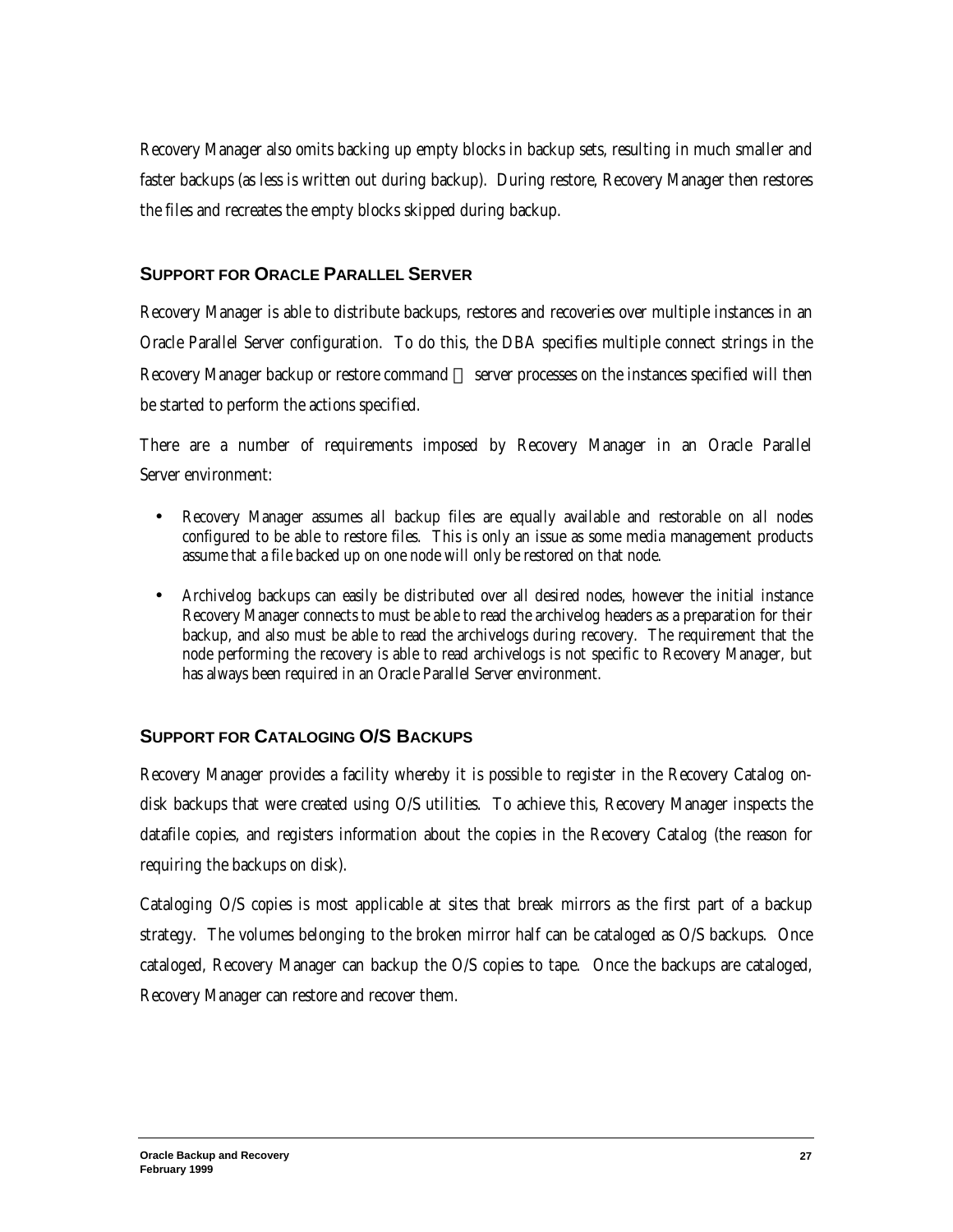# **SUPPORT FOR TABLESPACE POINT-IN-TIME RECOVERY (TSPITR)**

Oracle8 introduced the ability to recover a tablespace to a point-in-time that is inconsistent with the remaining database, and then to integrate that tablespace into the primary database. Recovery Manager assists in this process by automating the restore and recovery of the clone instance.

### **BACKUPS TO TAPE WITH RECOVERY MANAGER**

Recovery Manager is able to create backup sets and datafile copies on disk. However, the Oracle8*i* server does not contain code to manage writing to, or reading from, sequential storage devices, such as magnetic tapes.

To solve this requirement, Recovery Manager and Oracle8*i* create an architecture that allows Oracle to manage the process of database backup and recovery, yet integrate with tape storage management subsystems for tape backup. Oracle designed an interface specification that allows the Oracle server to call third party Media Management products to backup to and restore from tape.

The interface specification is called the Media Management API (or System Backup to Tape API), and is a programming interface published by Oracle. Media management vendors who are members of Oracle's Backup Solutions Program are provided with a Software Developers Kit (SDK) which contains this interface specification, and information which assists with their development of the interface library.

The interface software developed by the Media Manager is known as the Media Management Library, or Media Management Layer (MML). The MML is called by Oracle when it needs to write to, or read from, devices supported by the Media Manager. The MML then communicates with the Media Management Server to write the backup to tape. The location of the backup files is managed by the media manager — the Oracle server simply requests a particular backup file be written or restored by the media manager.

This architecture exploits the robustness and expertise of both Oracle and Media Management and allows customers to choose from the many tape storage management products which comply with Oracle's Backup Solutions Program (BSP). For information on Media Management vendors who are partners in Oracle's BPS, please visit http://www.oracle.com, contact your local Oracle representative, or ask your Media Management Vendor whether they are BPS members.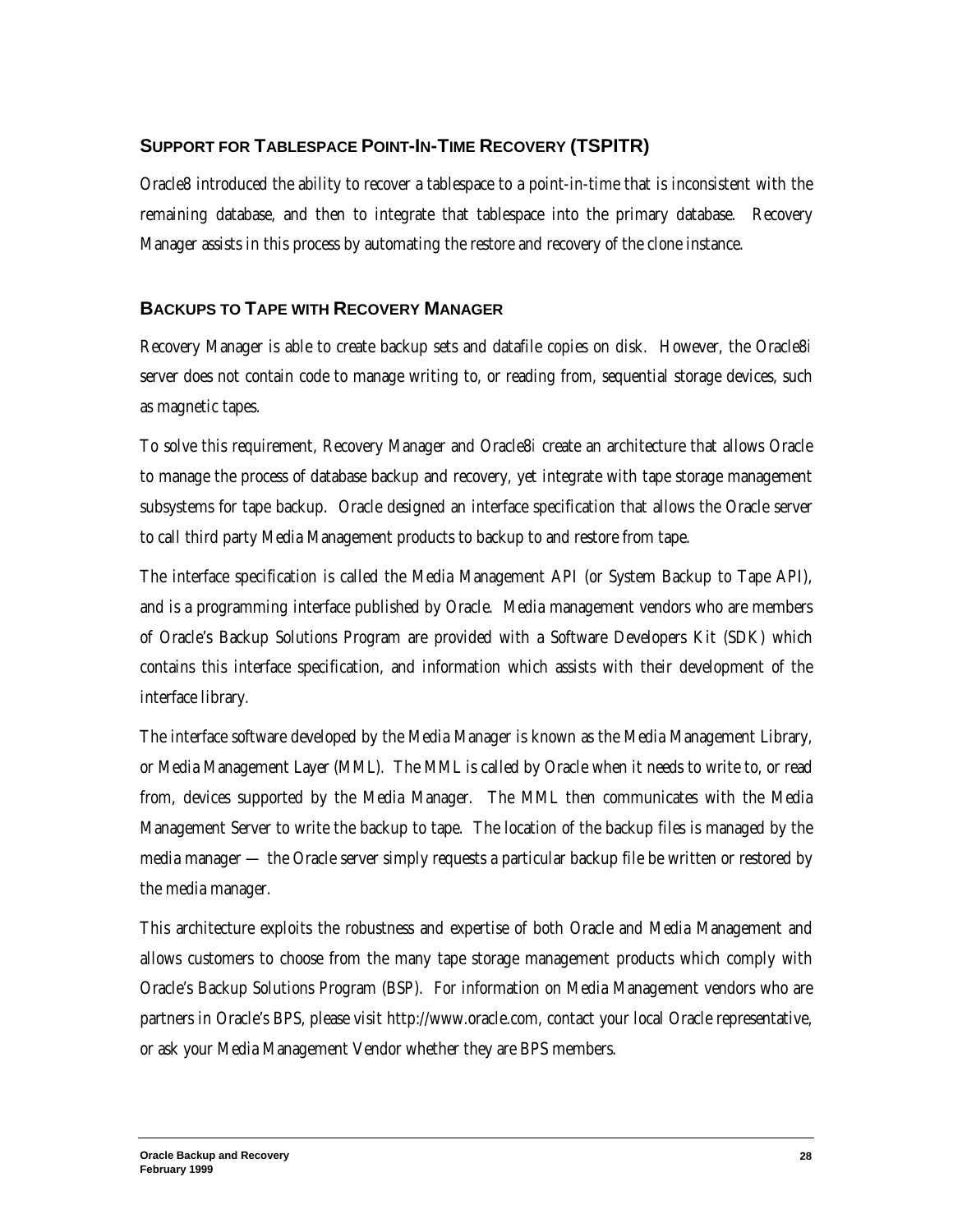# **COMPARING RECOVERY MANAGER IN ORACLE8***i* **TO ORACLE8***i* **ENTERPRISE EDITION**

There are a number of restrictions in the Recovery Manager product distributed with the Oracle8*i* Server. These are:

- Only one stream of data (only one backup server process) is allowed.
- Incremental backups are not available.
- The Enterprise Edition allows both incremental backups and an unlimited number of data streams. The number of streams (server processes performing backups) possible is only limited by the hardware or operating system.

# **NEW RECOVERY MANAGER FEATURES IN ORACLE8***i*

In addition to all the features already available in Recovery Manager, several new pieces of functionality have been added to Recovery Manager for Oracle8*i*. These features include:

- Proxy Copy
- Disk affinity
- LIST command enhancements
- Recovery catalog crosscheck
- Multiplexed backup sets
- Control file character set specification
- STARTUP and SHUTDOWN commands
- DUPLICATE command
- Automatic catalog maintenance

### **PROXY COPY**

Recovery Manager controls the integration of the database server directly, using a tape media management system which is compliant with Oracle's "System Backup to Tape (SBT)" tape media management application programming interface (API). This allows customers to choose from a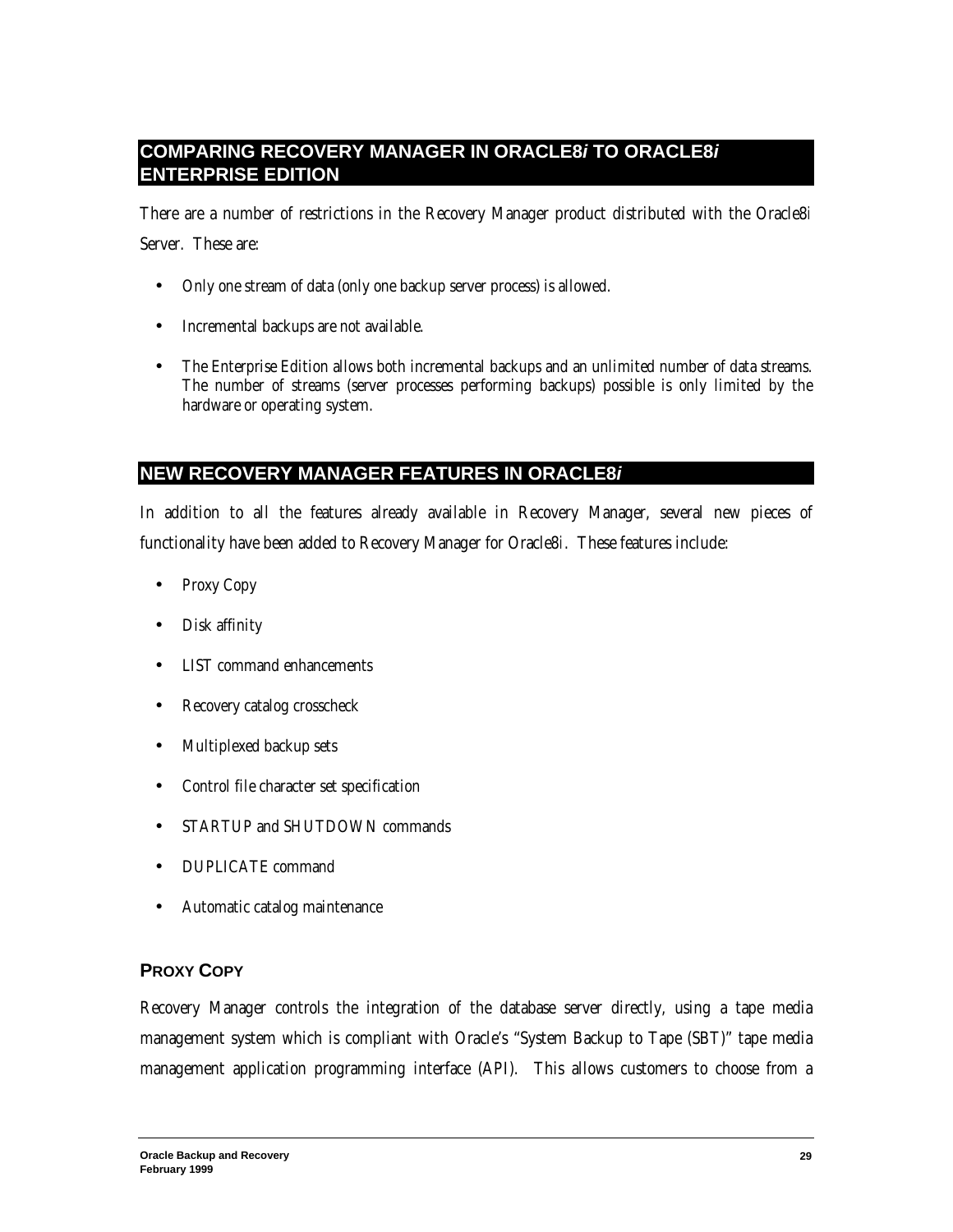variety of tape media management subsystems and enables Oracle to read or write tape volumes perhaps in a tape library — directly.

The Oracle8*i* server can integrate with any media management software that is compliant with Oracle's Media Management API. This allows customers to choose from a variety of tape media management subsystems, and enables Oracle to read or write backups on non-disk media, such as tapes, and to use automated tape libraries.

In Oracle8*i*, the Media Management API has been enhanced to allow the bulk I/O of creating and restoring database backups to be offloaded from the Oracle host to the media manager. This makes it possible, during full online or offline backups, for the Oracle database server to not be directly involved in the reading or writing process. Therefore, media managers that directly integrate disk and tape storage subsystems can perform data movement between disk and tape at the speed of the underlying devices, freeing host CPU resources, and reducing the impact on application response time of backup or restore workloads.

This capability is known as "proxy copy" because Oracle selects the media manager as a proxy to actually copy data to or from tape. Proxy Copy will soon be supported by a number of media management vendor partners in Oracle's Backup Solutions Program (BSP).

#### **DISK AFFINITY**

In Oracle Parallel Server configurations, the speed of access to disks may not be uniform across the nodes of the cluster. One or more nodes may have "affinity" for a particular set of disks. Consequently, access to these disks from these nodes is more efficient than from other nodes. Recovery Manager in Oracle8*i* is aware of this affinity when scheduling backups and restores and will attempt to schedule datafile backups on channels allocated at nodes that have affinity to those files.

#### **LIST ENHANCEMENTS**

The LIST command in Oracle8*i* now supports multiple objects, not just one. The list backup set output has been enhanced to show backup pieces and files included in the set. The *all* keyword is added to list all backup sets in the catalog, whether usable by the current database incarnation or not.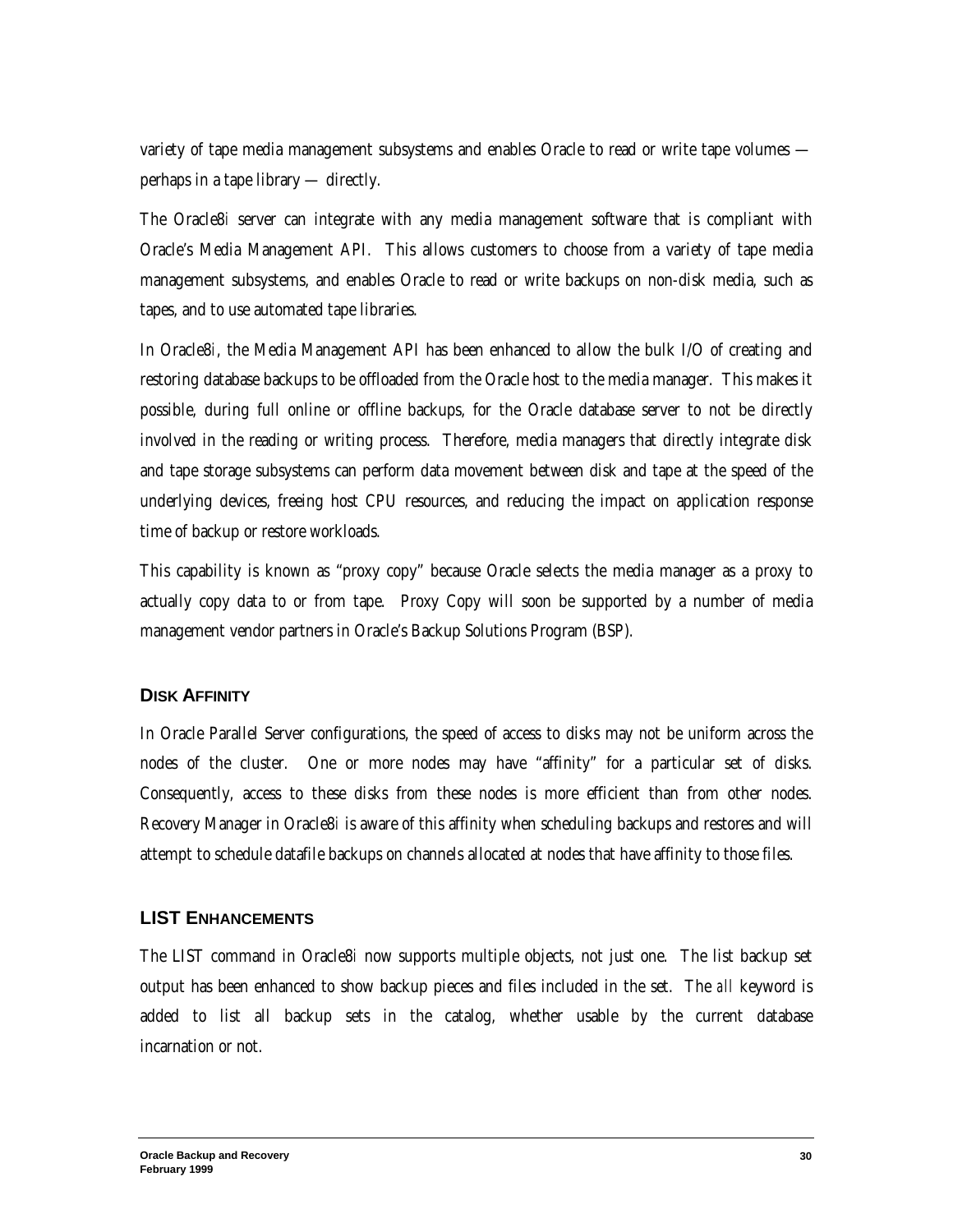### **RECOVERY CATALOG CROSSCHECK**

The media management layer has its own catalog of backup files that maps a file to tape volumes and contains metadata about the backup files. Many media managers support automatic tape expiration. This can cause earlier versions of Recovery Manager's recovery catalog to become out of sync. In Oracle8*i*, Recovery Manager provides a means to re-synchronize the recovery catalog with the media management catalog.

#### **MULTIPLEXED BACKUP SETS**

A new command, SET DUPLEX, is used to specify the number of copies of output files to create. Each channel will then create N copies of each backup piece, where N is the value specified in the SET DUPLEX command. If a tag was specified, then all backup pieces share the same tag.

The value of N for SET DUPLEX can create up to four concurrent copies of each backup piece. This feature is particularly useful for archivelog backups. If a datafile backup is bad, an earlier backup of the same datafile can usually still be used for recovery, but if an archivelog backup is bad, then no recovery beyond the point in time when that log was created is possible. Because archivelogs are critical to recovery, customers should use the new Oracle8*i* capability supporting multiplexed archive logs. This prevents the archive logs from being a single point of failure.

This feature is most effective when used in conjunction with a third-party media manager that supports the Oracle8*i* media management interface, because the new interface guarantees that each copy will be written to separate physical media. This behavior is not guaranteed with a media manager that supports the Oracle8 media management interface.

### **CONTROL FILE CHARACTER SET SPECIFICATION**

Starting with Oracle Version 8.0.5, the database character set ID is stored in the control file. This allows access to the database character set before a database open and is necessary for Recovery Manager to correctly interpret tablespace names prior to the database open if the character set happens to be something other than the default (US7ASCII). The CREATE CONTROLFILE syntax has been expanded to optionally accept the database character set name so that character set information is available at mount time.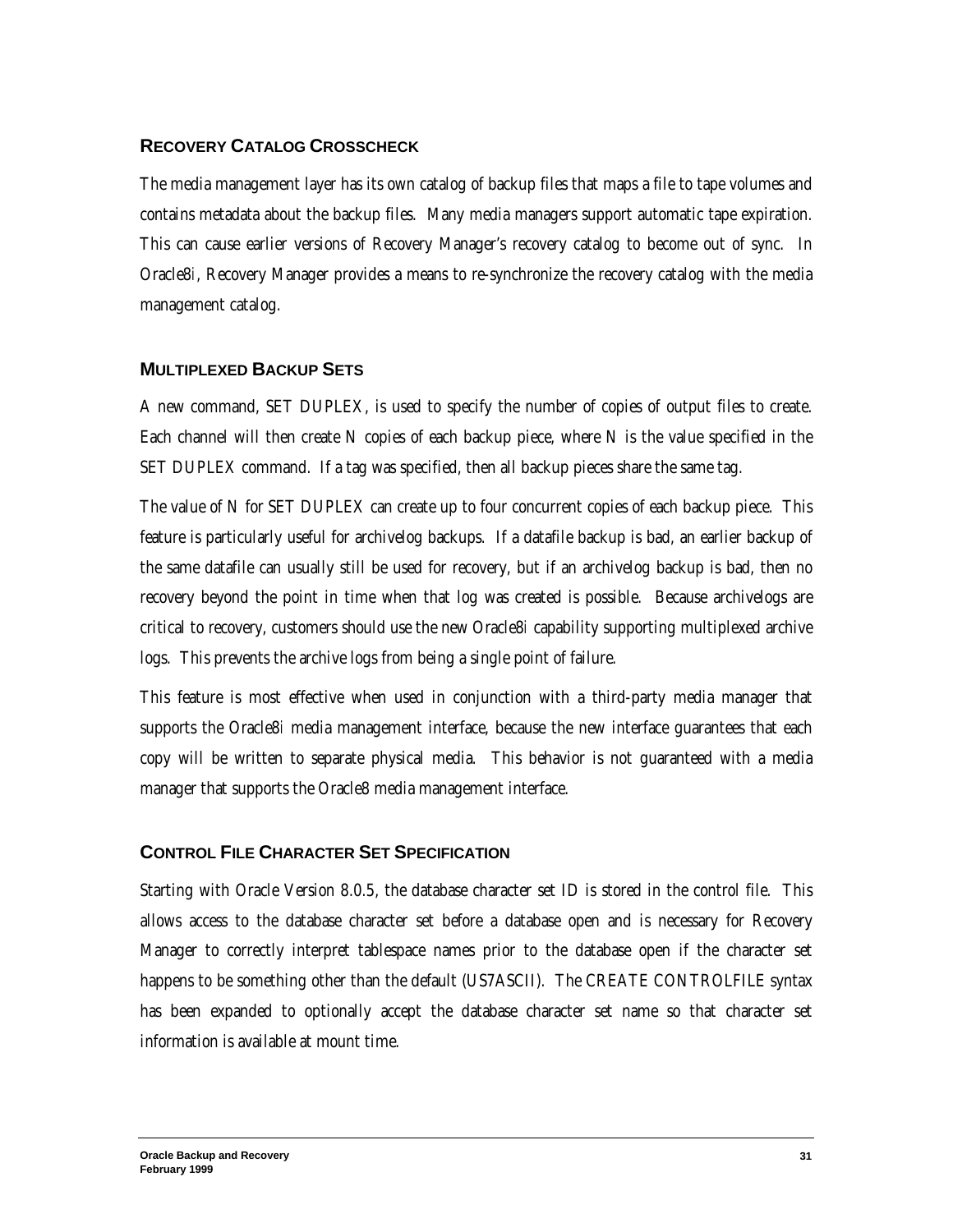# **STARTUP AND SHUTDOWN COMMANDS**

STARTUP and SHUTDOWN commands have been added to Recovery Manager for starting up and shutting down the target database.

# **DUPLICATE COMMAND**

The DUPLICATE command allows you to create a replicated database using the backups stored in the media manager from another database. This replicated database can be given a different DB\_NAME or have the same DB\_NAME as the one which the user just cloned. One possible use of a clone database would be to create a safe environment for testing backup and recovery procedures.

### **AUTOMATIC CATALOG MAINTENANCE**

This feature allows recovery catalog creation and maintenance to be done via Recovery Manager commands instead of running separate SQL scripts. The new commands are: CREATE CATALOG, UPGRADE CATALOG, and DROP CATALOG.

### **RESTORE PREVIEW**

You can use the RESTORE … VALIDATE command to check that backups and copies can be restored.